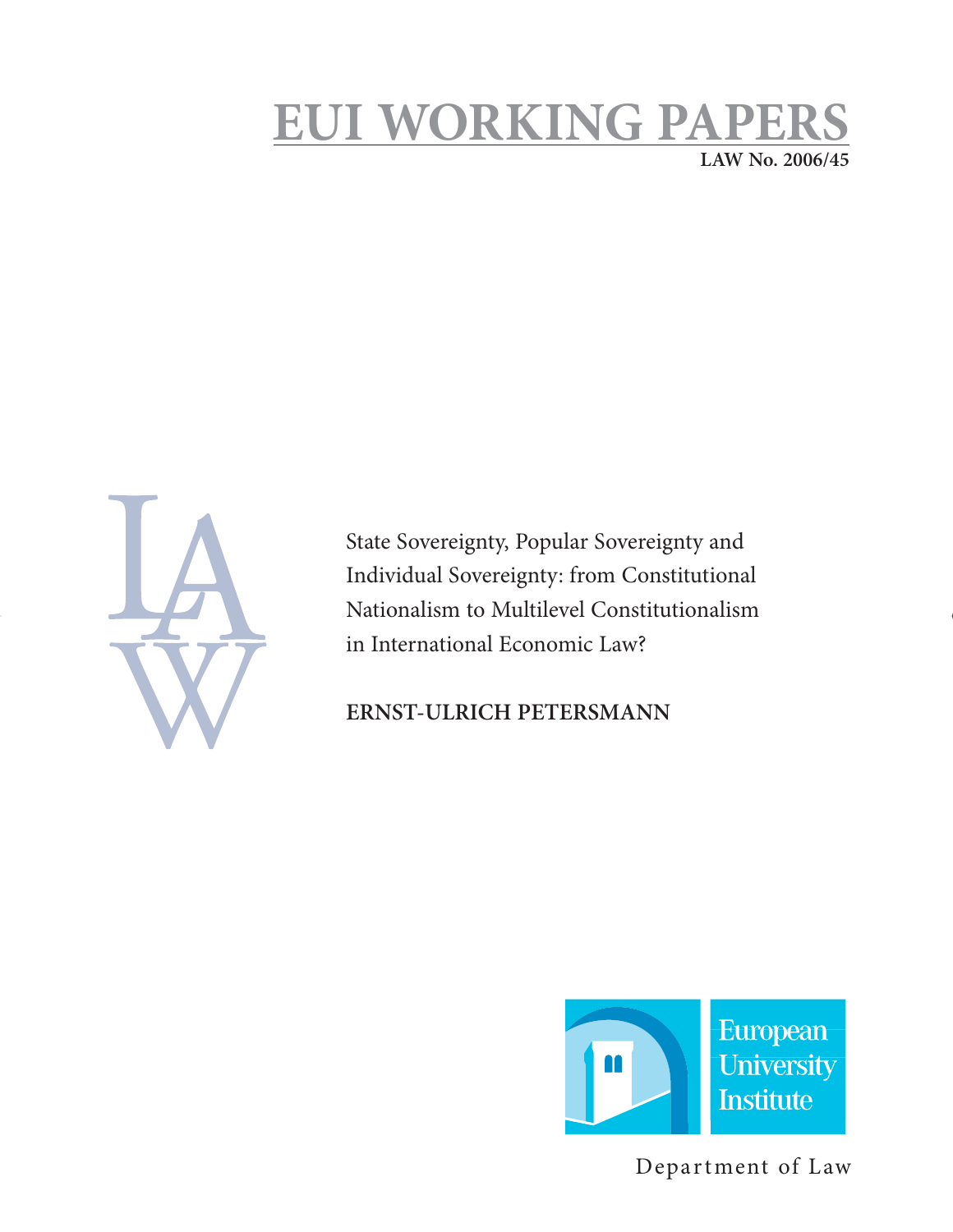**EUROPEAN UNIVERSITY INSTITUTE DEPARTMENT OF LAW**

*State Sovereignty, Popular Sovereignty and Individual Sovereignty: from Constitutional Nationalism to Multilevel Constitutionalism in International Economic Law?* 

**ERNST-ULRICH PETERSMANN**

EUI Working Paper **LAW** No. 2006/45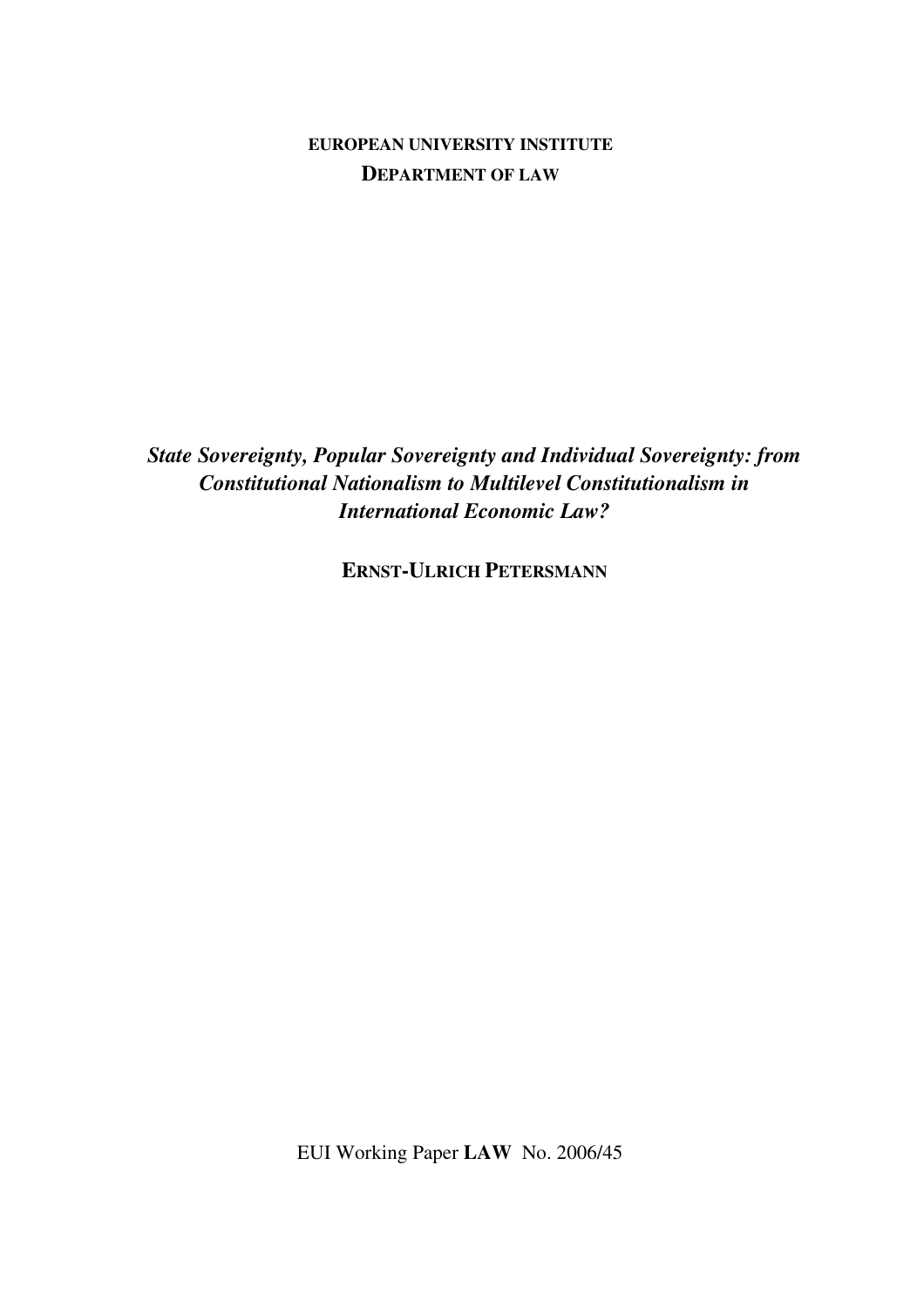This text may be downloaded for personal research purposes only. Any additional reproduction for such purposes, whether in hard copy or electronically, requires the consent of the author(s), editor(s). If cited or quoted, reference should be made to the full name of the author(s), editor(s), the title, the working paper or other series, the year, and the publisher.

The author(s)/editor(s) should inform the Law Department of the EUI if the paper is to be published elsewhere, and should also assume responsibility for any consequent obligation(s).

ISSN 1725-6739

© 2006 Ernst-Ulrich Petersmann

Printed in Italy European University Institute Badia Fiesolana I – 50016 San Domenico di Fiesole (FI) Italy

> http://www.eui.eu/ http://cadmus.eui.eu/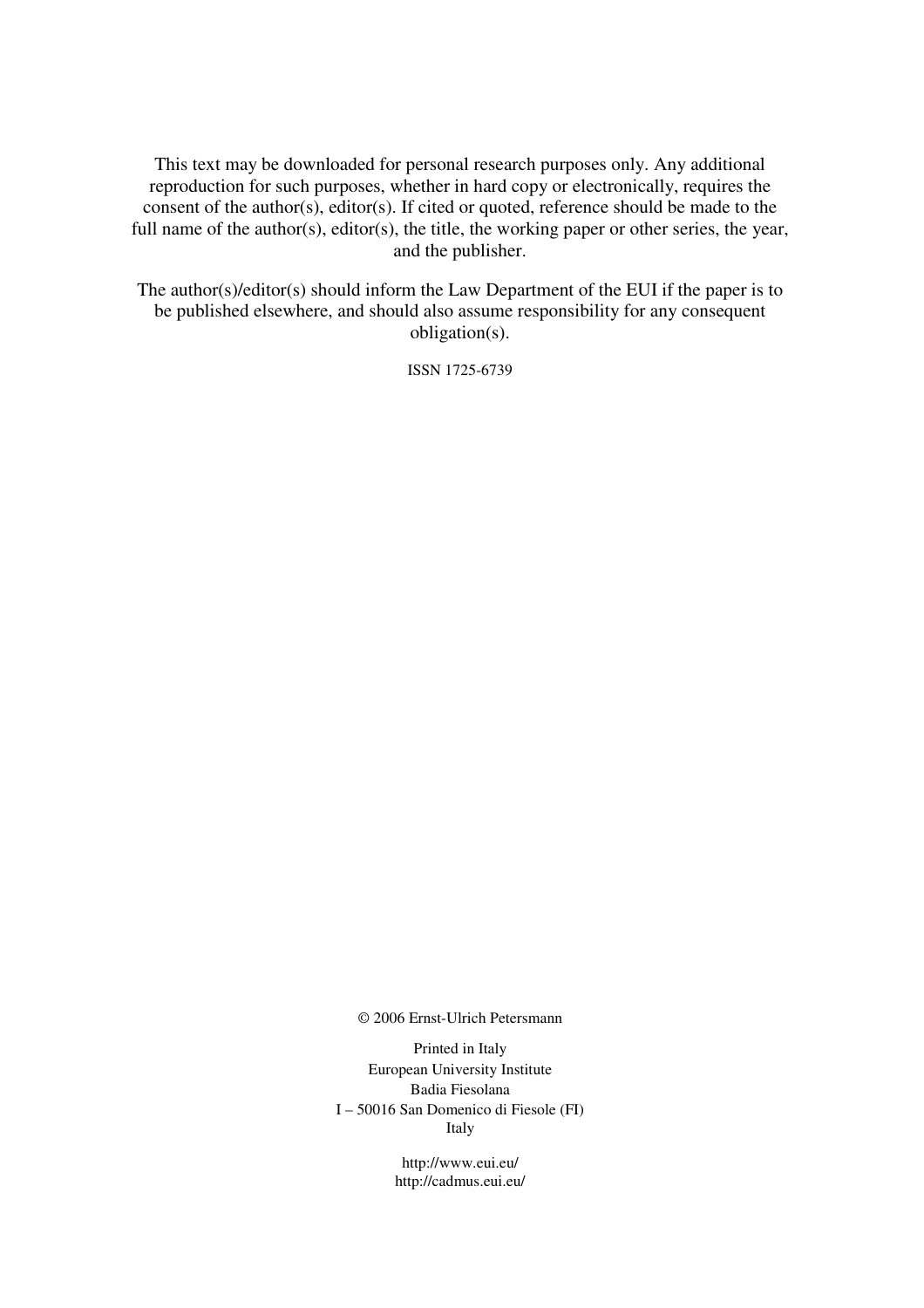#### **Abstract**

This paper discusses the basic constitutional problem of modern international law since the UN Charter: How can the power-oriented international legal system based on "sovereign equality of states" be reconciled with the universal recognition of "inalienable" human rights deriving from respect for human dignity and popular sovereignty? State representatives, intergovernmental organizations, international judges and non-governmental organizations often express different views on how far the universal recognition of human rights has changed the subjects, structures, general principles, interpretative methods and "object and purpose" of international law (e.g. by the emergence of *erga omnes* obligations and *jus cogens* limiting state sovereignty to renounce human rights treaties, to refuse diplomatic protection of individuals abroad, or domestic implementation of international obligations for the benefit of domestic citizens). The paper explains why effective protection of human rights at home and abroad requires multilevel constitutional protection of individual rights as well as multilevel constitutional restraints of national, regional and worldwide governance powers and procedures. While all European states have accepted that the European Convention on Human Rights and EC law have evolved into international constitutional law, the prevailing paradigm for most states outside Europe remains "constitutional nationalism" rather than "multilevel constitutional pluralism." Consequently, European proposals for reforms of international economic law often aim at "constitutional reforms" (e.g. of worldwide governance institutions) rather than only "administrative reforms", as they are frequently favoured by non-European governments defending state sovereignty and popular sovereignty within a more power-oriented "international law among states."

#### **Keywords**

WTO; Council of Europe; European Court of Justice; law; fundamental/human rights; international trade; international relations; intergovernmental conferences.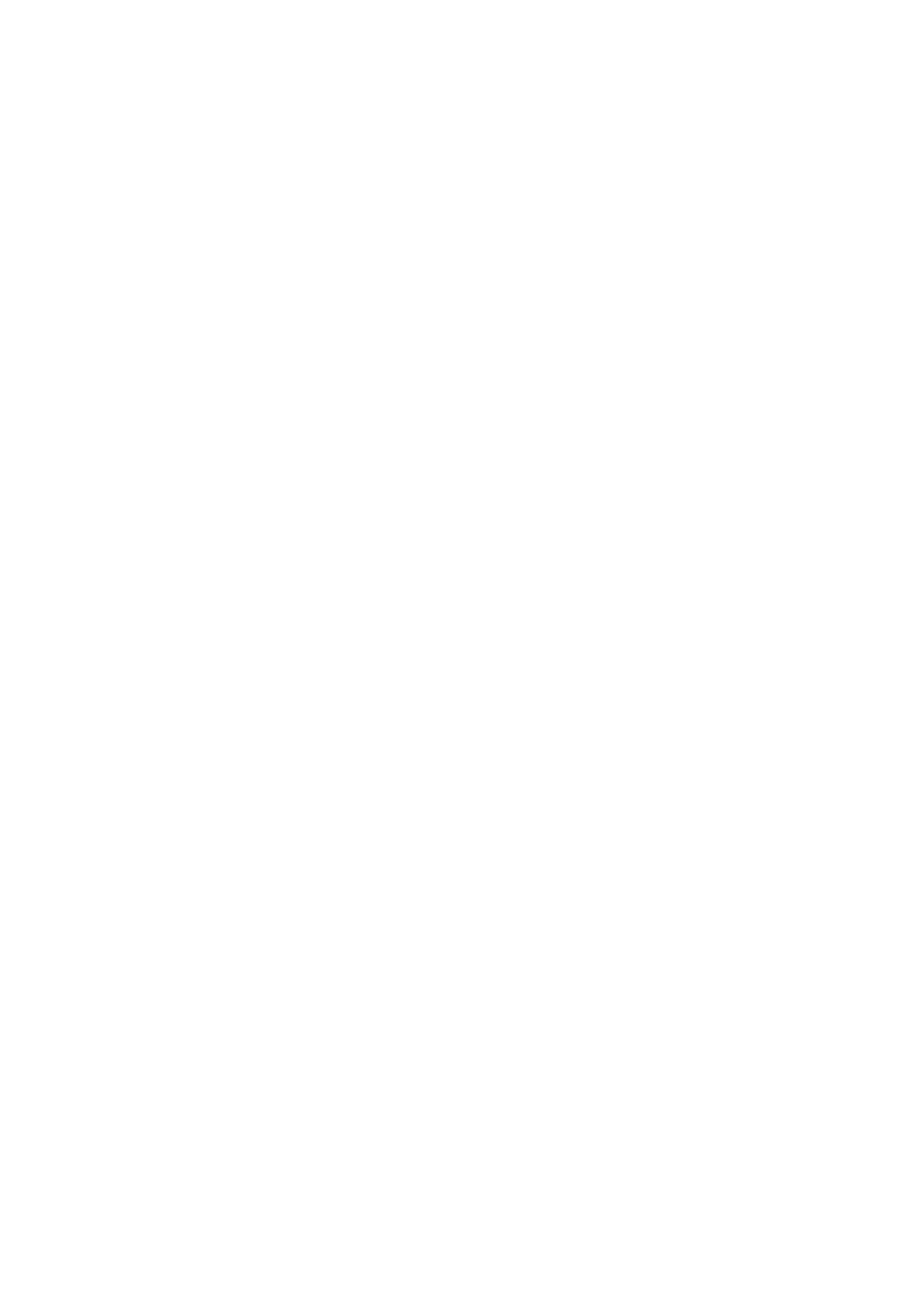## **STATE SOVEREIGNTY, POPULAR SOVEREIGNTY AND INDIVIDUAL SOVEREIGNTY: FROM CONSTITUTIONAL NATIONALISM TO MULTILEVEL CONSTITUTIONALISM IN INTERNATIONAL ECONOMIC LAW?**

Prof. Dr. Ernst-Ulrich Petersmann<sup>\*</sup>

## **Introduction and Summary: Need for Redesigning Sovereignty for the Benefit of Citizens and their Constitutional Rights**

Over the past centuries, claims to supreme political and legal power over people (sovereignty) by rulers (e.g. the pope, emperors, monarchs, colonial powers), states and international organizations have become increasingly contested. The Westphalian system of international law among sovereign states - based on internal sovereignty (as defined by constitutional law) and external sovereignty (as defined by state-centered international law) - was power-oriented and lacked democratic legitimacy, as illustrated by colonialism and imperial wars. Also the UN Charter (e.g., Chapter V regulating the Security Council) remains based on power-oriented structures lacking input-legitimacy (e.g., in terms of respect for human rights and democracy) as well as output-legitimacy (e.g., in terms of protection of 'democratic peace'). Even though proclaimed on behalf of "We the peoples of the United Nations determined … to reaffirm faith in fundamental human rights" (Preamble of the UN Charter), the intergovernmental structures of UN law have proven to be incapable of realizing the human rights objectives of UN law. The ineffectiveness of so many UN guarantees of human rights in so many countries undermine also the democratic legitimacy and effectiveness of UN  $law<sup>1</sup>$ 

<sup>\*</sup> Professor of International and European Law at the European University Institute and Head of its Law Department, Florence, Italy. Previously professor of international and European law at the University of Geneva and its Graduate Institute of International Studies. Chairman of the International Trade Law Committee of the International Law Association, and former legal advisor to the GATT and the WTO (1981-2006). ulrich.petersmann@eui.eu. This contribution has been accepted for publication in: W.Shan/P.Simons/D.Singh (eds), REDEFINING SOVEREIGNTY IN INTERNATIONAL ECONOMIC LAW, Hart Publishers 2007

<sup>1</sup> See E.U.Petersmann, Constitutionalism, International Law and 'We the Peoples of the United Nations', in: H.J.Cremer *et alii* (eds), *Tradition und Weltoffenheit des Rechts. Festschrift für H.Steinberger* (Berlin: Springer Publishers, 2002), 291 ff.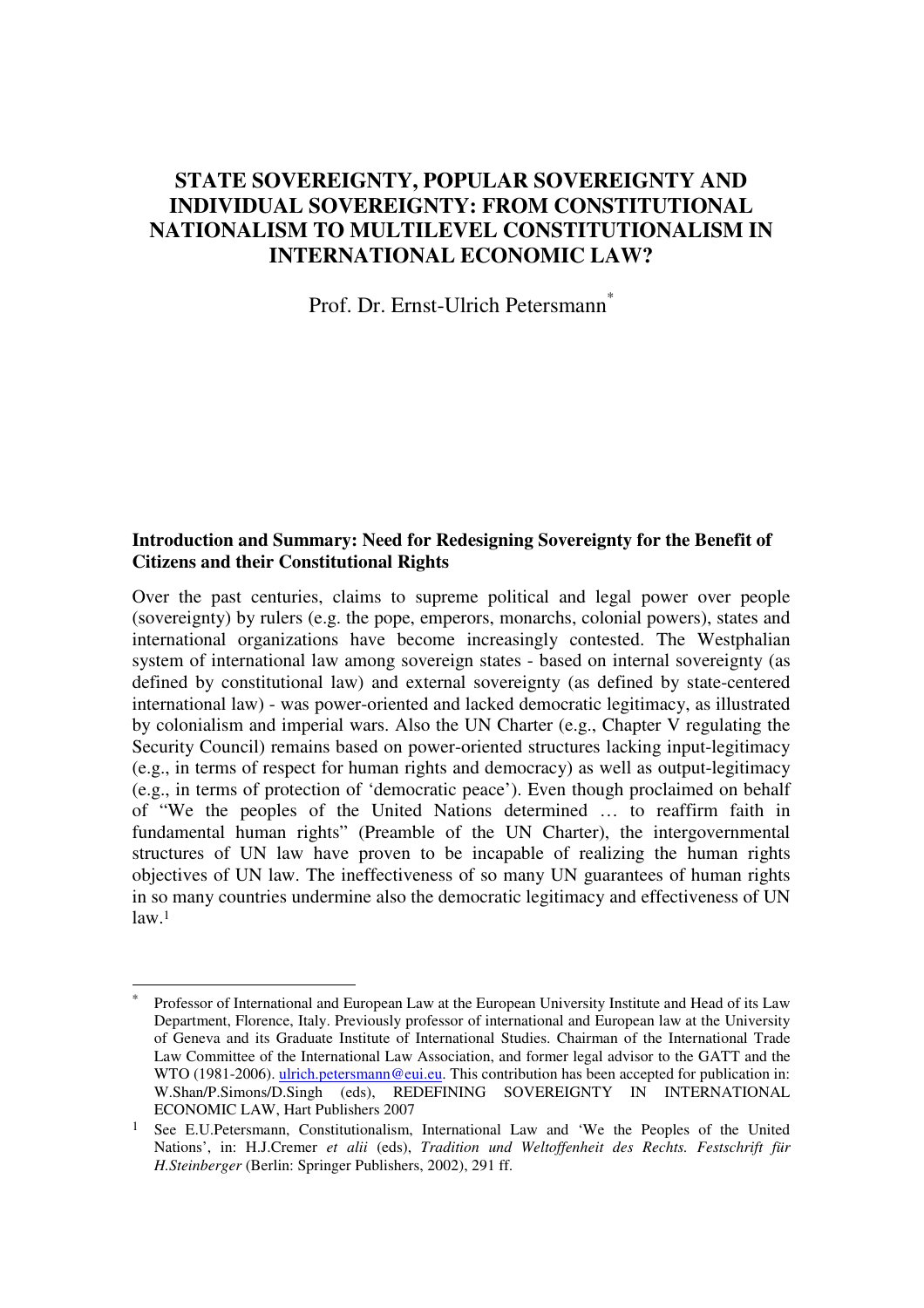The claims by rulers to supreme ordering power ("political sovereignty") must be distinguished from democratic constitutional law as the legal source of sovereign powers ("constitutional sovereignty"), as well as from "democratic sovereignty" and "individual sovereignty" in the sense of the actual capacity of a democratic polity and of individual citizens to self-government. Modern globalization is characterized by increasing economic, political, legal and other limitations of political sovereignty and by the re-allocation of government powers to democratic people, indigenous people, international organizations and individual human beings as legal subjects of inalienable human rights. This dynamic transformation of international relations and of international law entails tensions between the "sovereign equality" of UN member states as one of the constitutional principles of the UN Charter (Art.2), the "right to selfdetermination of all peoples" as universally recognized in the UN human rights covenants of 1966 (Article 1), and the universal recognition, in numerous UN human rights instruments, of "the inherent dignity and of the equal and inalienable rights of all members of the human family [as] the foundation of freedom, justice and peace in the world" (Preamble of the 1966 UN Covenant on Economic, Social and Cultural Rights). Human rights law, like most democratic constitutions, proceeds from the two premises that (1) human rights are not granted, but only recognized by governments; and (2) citizens constitute governments with limited powers that must be exercised for the protection of the human rights and public interests of their citizens. <sup>2</sup> The UN Human Rights Committee has rightly emphasized (e.g. in its General Comments 24 and 26 on the UN Covenant on Civil and Political Rights) that - even if human rights treaties are concluded among states – unilateral reservations and denunciations may be legally invalid and cannot take away "inalienable" human rights of citizens<sup>3</sup>, just as democratic governments may lack powers to unilaterally abrogate constitutional rights of their citizens. This contribution argues for a "constitutional approach" to international law based on the following principles:

- (1) Equal individual freedom as first principle of justice: The universal recognition of inalienable human rights requires construing state sovereignty, popular sovereignty and "individual sovereignty" in a mutually coherent manner so as to protect more effectively equal freedoms of individuals and other "principles of justice" across frontiers (below Sections I and IV).
- (2) Human rights require multilevel constitutional protection: Historical experience confirms the constitutional claim that legal guarantees of equal freedoms among individuals and among republican states cannot remain effective over time without multilevel constitutionalism constituting, limiting and legitimizing governance powers and protecting human rights at national, international and transnational levels of human interactions in a mutually coherent manner (below Section II).

<sup>2</sup> These constitutional premises prompted me to argue (e.g. in E.U.Petersmann, *Constitutional Functions and Constitutional Problems of International Economic Law*, Fribourg: University Press Fribourg, 1991) that precise and unconditional, intergovernmental guarantees of freedom, nondiscrimination and rule of law (e.g. in GATT Articles II, III, XI:1) can serve "constitutional functions" enlarging corresponding, constitutional freedoms and other rights of citizens.

<sup>3</sup> Cf. *Compilation of General Comments and General Recommendations by Human Rights Treaty Bodies*, UN doc. HRI/GEN/1, Rev.7 (2004).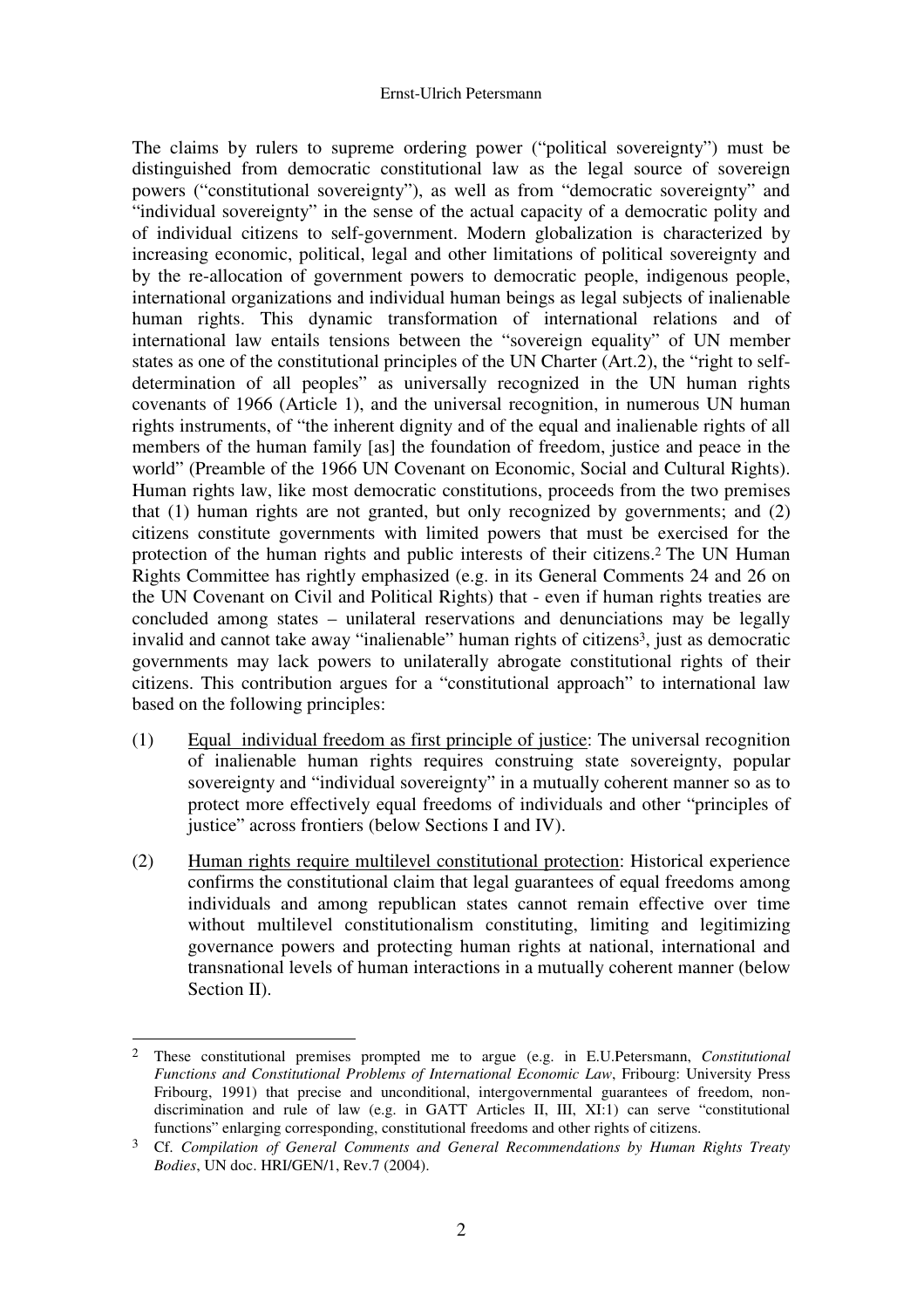- (3) Human rights require the "constitutionalization" of international law: Constitutional approaches to international law have practical consequences for the interpretation and progressive development also of international economic law. For instance, respect for individual and democratic freedom entails diversity and regulatory competition – among individuals as well as among private and public, national, regional and worldwide organizations (e.g., competing worldwide and regional trade liberalization and trade regulation) which must be respected and promoted by "cosmopolitan principles", including human rights, "participatory" and "deliberative democracy" so as to promote inclusive decision-making, as well as other "legitimating principles" (such as subsidiarity) and "prioritizing commitments" (such as avoidance of serious harm, satisfaction of urgent needs, cf. Section III).
- (4) The needed international "social market economy" must be based on "cosmopolitan democracy": The more remote regional and worldwide governance institutions operate from their citizens, the less effective *procedural* citizen rights for democratic participation, representation and parliamentary control risk becoming; and the more important are *substantive*, constitutional rights and their judicial protection through interrelated networks of national and international rule-making, administration and courts. Rights-based multilevel constitutionalism requires more comprehensive processes of weighing and balancing rights and obligations of governments and of individuals in the interpretation and application of international economic law by governments and courts (Section IV).
- (5) The "transformation power" of economic constitutionalism depends on "struggles for human rights": The increasing complexity of globalization makes decentralized rules and adjustments protecting individual freedom, democracy and state sovereignty ever more important. Constitutional democracies have strong economic, political and legal reasons for extending rights-based constitutionalism to multilevel economic governance so as to safeguard constitutional democracy and set incentives for the peaceful transformation of non-democratic and less-developed countries. The difference between American and European approaches lies *not* in the European recourse to "normative", "soft" and "civilian power" (which are also used in US foreign policies), but in the European preference for *multilevel constitutional restraints* on multilevel economic governance rather than for the focus by the US, as well as by other continental nation states, on constitutional nationalism (Section V).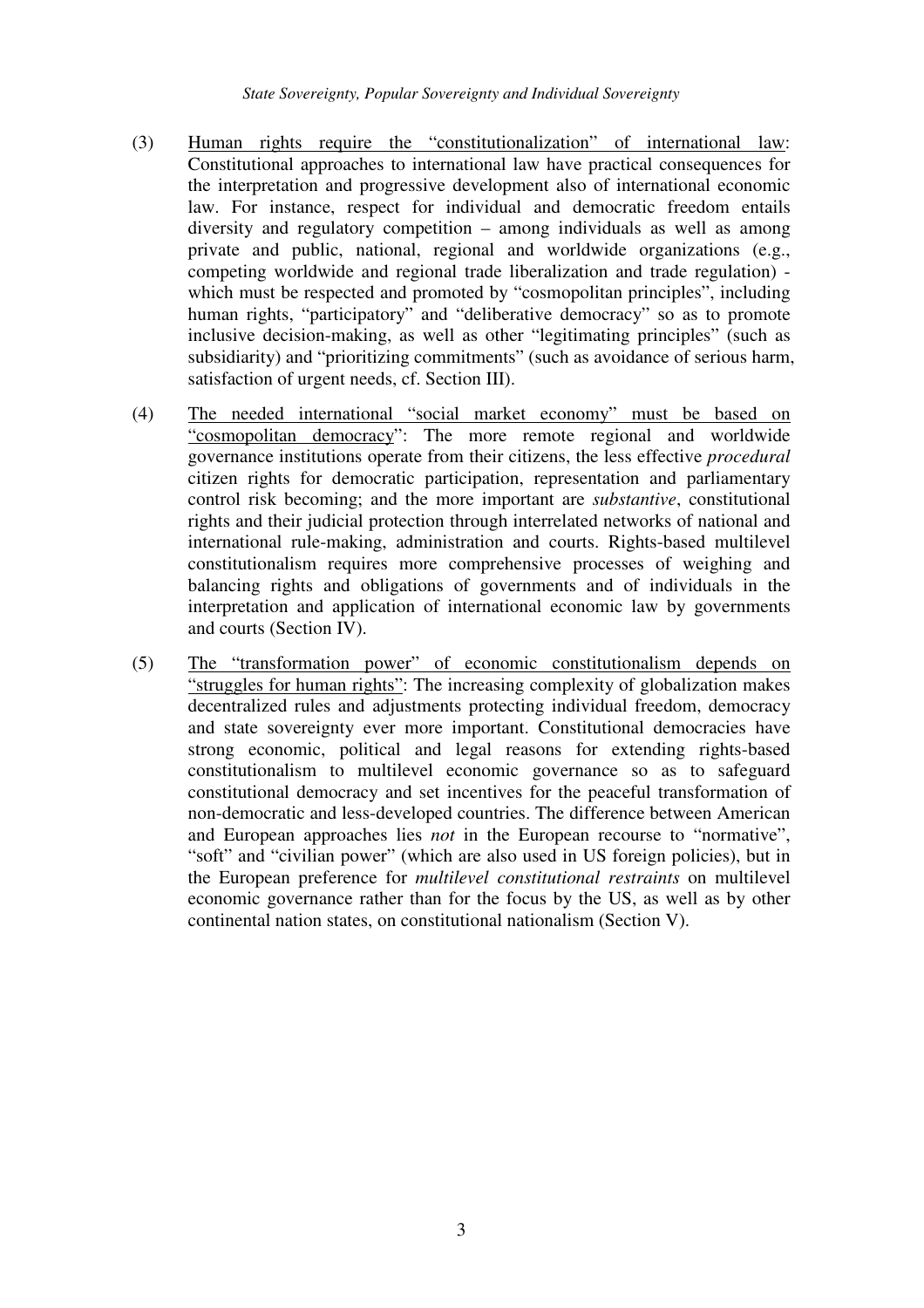## **I. International Law among States, among Peoples and among Individuals? Limitation of State Sovereignty by Constitutional, Popular and Individual Sovereignty**

The Westphalian system of international law among sovereign states conceived international law as reciprocal limitations on state power aimed at protecting international order rather than human rights and justice.4 Also the state-centred UN legal system protects neither human rights nor democratic peace effectively. Even constitutional democracies (like the US) view compliance with international law often as a national policy choice depending more on the respective costs and benefits than on rule of international law and its culture of legal formalism.<sup>5</sup> The universal recognition of human rights and of supranational organizations entails a progressive broadening of the international community to individuals and other non-state actors. Traditional principles of international law (such as sovereign equality of states, non-intervention into domestic affairs, consensus-based rule-making) are increasingly qualified in the law of worldwide and regional organizations. Also civil societies, parliaments and democracies increasingly challenge the legitimacy of power-oriented rules of international law (e.g. the sovereignty of failed states that tolerate genocide and international terrorism); democratic governments insist on their constitutional powers to adopt policy measures even if they are inconsistent with power-oriented international law rules.<sup>6</sup> If law is perceived as a struggle for individual constitutional rights and human rights, such challenges to power politics disguised as international law are to be welcomed. Without stronger constitutional safeguards for individual freedom as "first principle of justice" as well as of constitutional protection of other human rights and democratic peace, UN law is bound to remain ineffective in many areas.<sup>7</sup>

The more the human rights obligations of every UN member state evolve into *ius cogens*, the more it becomes necessary to construe the "sovereign equality" of states, the limited powers of intergovernmental organizations and the "right to selfdetermination of all peoples" in conformity with the human rights of their citizens.<sup>8</sup> The European Court of Justice (ECJ) and the European Court of Human Rights (ECtHR) emphasize that human rights constitutionally restrain also the limited powers of

<sup>4</sup> On the pursuit of "order" rather than "justice" in international relations see: R. Foot, J.L. Gaddis & A. Hurrel (eds*), Order and Justice in International Relations*, (Oxford: OUP, 2003); J. Thomson, *Justice and World Order*, (Tokyo: United Nations Press, 1992).

<sup>5</sup> Cf. J.Goldsmith/E.A.Posner, The Limits of International Law (Oxford University Press, 2005). On the "formalism" of the general international law rules coordinating the fragmented bilateral, regional and worldwide treaty systems see Martti Koskenniemi, *Fragmentation of International Law: Difficulties Arising from the Diversification and Expansion of International Law*, UN document A/CN.4/L.682 of 4 April 2006.

<sup>6</sup> See M. Ignatieff, *American Exceptionalism and Human Rights*, (Cambridge MA: Harvard UP, 2005); J. Rubenfeld, "The Two World Orders", in: G. Nolte (ed), *European and US Constitutionalism*, (Cambridge: CUP, 2005), at 280-296.

<sup>7</sup> On the different conceptions and principles of universal justice (e.g human rights), and of corrective and distributive justice in particular cases (e.g. preferential treatment of poor countries), see : E.U. Petersmann, "Theories of Justice, Human Rights and the Constitution of International Markets, in: Symposium: The Emerging Transnational Constitution", (2003) 37 *Loyola Law Review* 407-460.

<sup>8</sup> See the broad interpretation of UN human rights as international *ius cogens* and constitutional limitation of intergovernmental powers by the EC Court of First Instance in Cases T-315/01 (*Kadi v Council and Commission)* and T-306/01 (*Yusuf v Council and Commission*), judgments of 21 September 2005, in: *Common Market Law Reports 2005*, at 1334.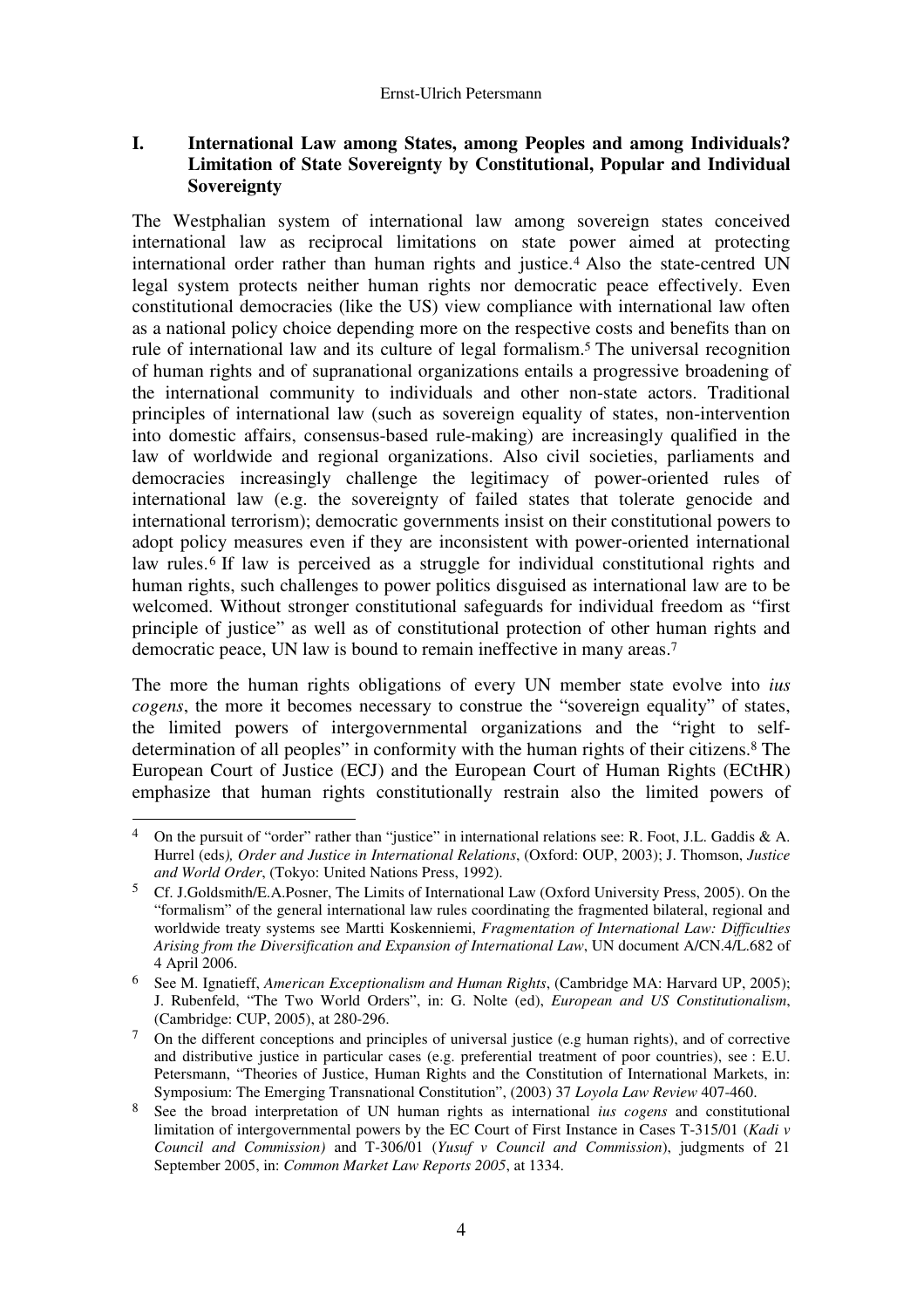*intergovernmental* organizations; they interpret and enforce the fundamental rights guarantees of the European Convention on Human Rights (ECHR) as a "constitutional instrument of European public order". <sup>9</sup> The emerging "multilevel human rights constitution", based on national, regional and worldwide guarantees of human rights and of democratic self-determination of peoples, calls for construing state sovereignty, popular sovereignty and "individual sovereignty" in a mutually coherent manner so as to protect maximum human liberty and other human rights as basic principles of justice.

From such a human rights perspective, the international legal system – including international economic law - must serve human rights and democratic self-government as the proper basis of sovereignty.10 Citizens and democratic people must be recognized and legally protected as subjects of international law. Just as decolonization and democracy resulted from struggles for the liberation of suppressed people, so will the needed democratization of the power-oriented international legal system not come about without bottom-up struggles for the defense of cosmopolitan human rights against power politics, including border discrimination reducing domestic consumer welfare and impeding a mutually beneficial division of labor among citizens across frontiers. The UN High Commissioner for Human Rights has, in a number of reports on the human rights dimensions of the law of the World Trade Organization (WTO), endorsed a human rights approach to international trade law.11 Similarly, WTO Director-General P. Lamy has called for "cosmopolitics" and "cosmopolitan constituencies" in support of global public goods such as a liberal trading system.12 Yet, UN human rights law does not protect freedom of profession, private property, open markets, freedom of trade and other legal preconditions for a mutually welfare-enhancing, international division of

<sup>9</sup> On the ECJ jurisprudence that respect for fundamental rights is a "condition of the legality of Community acts", see ECJ Opinion 2/92 on accession by the EC to the ECHR, ECR 1996 I-1759; Case C-84/95, *Bosphorus* ECR 1996 I-3953. On the constitutional functions of the ECHR see the judgment of the ECtHR of 30 June 2005 (Application No 6422/2002, *Bosphorus v Ireland*) which confirmed, *inter alia*, "that a Contracting Party is responsible under Article 1 of the Convention for all acts and omissions of its organs regardless of whether the act or omission in question was a consequence of domestic law or of the necessity to comply with international legal obligations" (para. 153).

<sup>10</sup> See E.-U. Petersmann, "Constitutionalism and WTO Law – From a State-Centred Approach towards a Human Rights Approach in International Economic Law", in: D.L.M. Kennedy & J.D. Southwick (eds), *The Political Economy of International Trade Law* (Cambridge: CUP, 2002), at 32-67; *idem*, E.U.Petersmann, Human Rights, Markets and Economic Welfare: Constitutional Functions of the Emerging UN Human Rights Constitution, in: F.M. Abbott, C. Breining-Kaufmann & T. Cottier (eds), *International Trade and Human Rights. Foundations and Conceptual Issues*, (Ann Arbor: Michigan UP, 2006), 29-68. More generally see: Allen Buchanan, *Justice, Legitimacy and Self-Determination. Moral Foundations for International Law* (Oxford University Press 2004).

<sup>&</sup>lt;sup>11</sup> See E.-U. Petersmann, "The Human Rights Approach to International Trade Advocated by the UN High Commissioner for Human Rights: Is it Relevant for WTO Law and Policy?" in: *Journal of International Economic Law* (JIEL) 2004, 605-628.

<sup>12</sup> Cf. S.Charnovitz, The WTO and Cosmopolitcs, in : E.U.Petersmann (ed), *Reforming the World Trading System. Legitimacy, Efficiency and Democratic Governance* (Oxford University Press 2005), 437-446 ; P. Lamy, *Towards World Democracy* (London : Policy Network, 2005). According to David Held, "cosmopolitanism can be taken as the moral and political outlook that offers the best prospects of overcoming the problems and limits of classic and liberal sovereignty", D.Held, Law of States, Law of Peoples: Three Models of Sovereignty, in: *Legal Theory* 8 (2002), 1-44, at 24.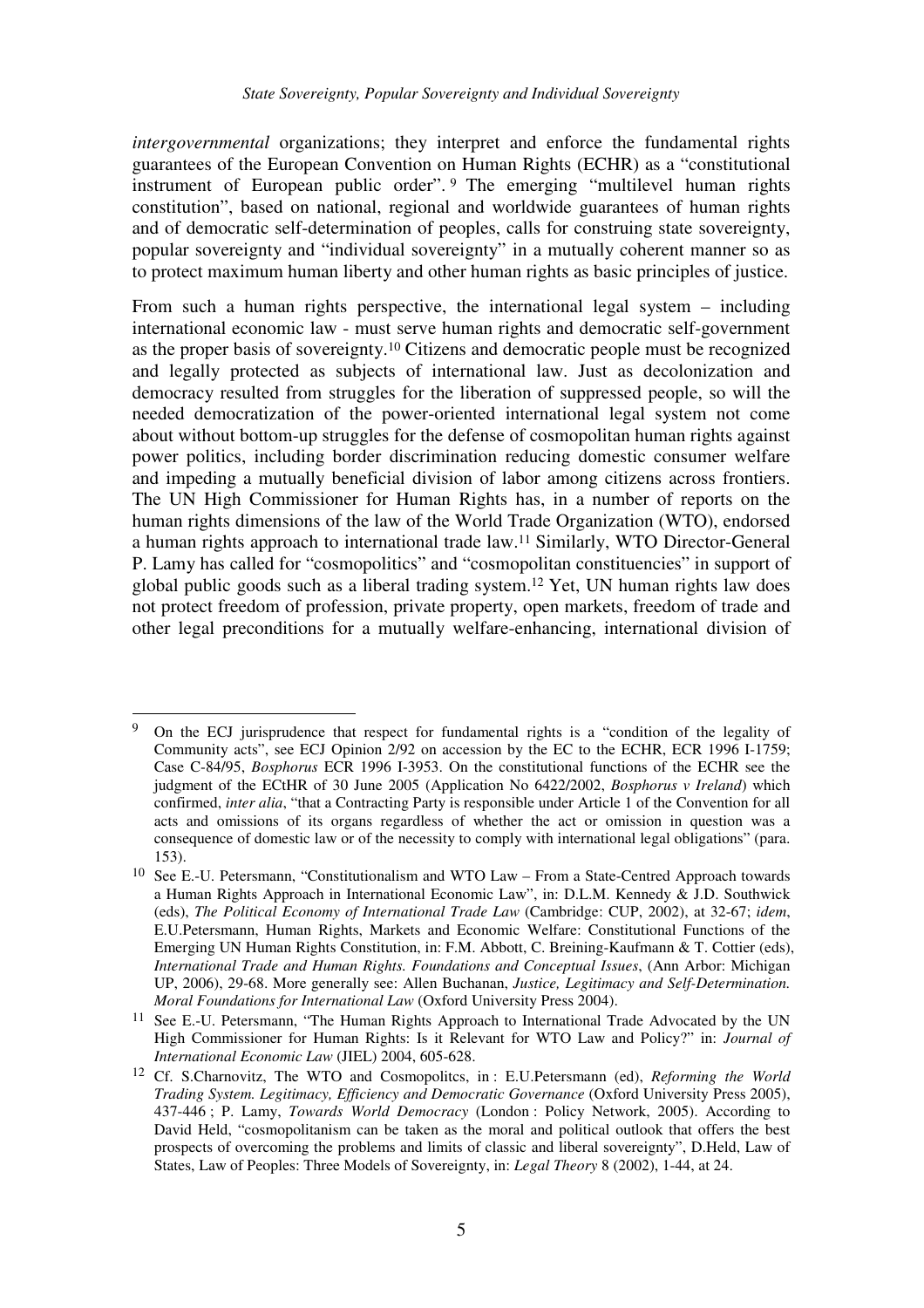labor.13 Nor has the UN Conference on Trade and Development (UNCTAD) acted as a leader for a liberal (i.e. liberty-based) international trade order committed to the protection of human rights.

The worldwide liberalization and regulation of welfare-reducing trade barriers continues to be based on the General Agreement on Tariffs and Trade (GATT) and WTO law. The 149 WTO Members emphasize that the WTO rules and policies must remain "member-driven" and outside the UN system. WTO Members have not responded to the UN proposals for a "human rights approach to international trade"; they continue to leave the clarification of the interrelationships between UN law, WTO law and human rights to the WTO dispute settlement system. The "member-driven" character of the WTO entails that WTO rules and policies tend to be "producer-driven" for the benefit of powerful "rent-seeking interest groups" (such as textiles, agricultural and steel lobbies, periodically elected trade politicians) to the detriment of general consumer welfare and citizen rights. As WTO law does not refer to human rights, democratic self-government and social justice, WTO rules remain contested inside constitutional democracies and by civil society.

## **II. Multilevel Economic Governance Requires Multilevel Constitutionalism Protecting Individual Rights and Democratic Governance**

Modern globalisation and the universal recognition of human rights are transforming the intergovernmental "society of states" into a cosmopolitan community of citizens with complex layers and networks of private and public, national and international governance and legal regulation.

## Diverse Forms of Multilevel Economic Governance

-

Five basic types of international economic regulation (e.g. of exchange rates, investments, production, trade, competition, consumption, goods, services, social and environmental standards, transnational movements of capital, persons and communications) can be distinguished<sup>14</sup> and interact in manifold ways that often lack transparency:

(1) international treaties and intergovernmental organizations at worldwide or regional levels (such as the WTO and the more than 250 regional trade agreements), which increasingly protect also private rights (e.g. in the EC) and

<sup>&</sup>lt;sup>13</sup> See the criticism of UN human rights law and policies by E.-U. Petersmann, "Human Rights and International Trade Law – Defining and Connecting the Two Fields", in: T. Cottier, J. Pauwelyn & E. Bürgi (eds), *Human Rights and International Trade*, (Oxford: OUP, 2005), at 29-94.

<sup>14</sup> Cf. B.Kingsbury, N.Krisch & R.Stewart, The Emergence of Global Administrative Law, in: *Law and Contemporary Problems* 68 (2005), at 15 ff; C.Joerges/E.U.Petersmann (eds), *Constitutionalism, Multilevel Trade Governance and Social Regulation* (Oxford: Hart Publishing, 2006).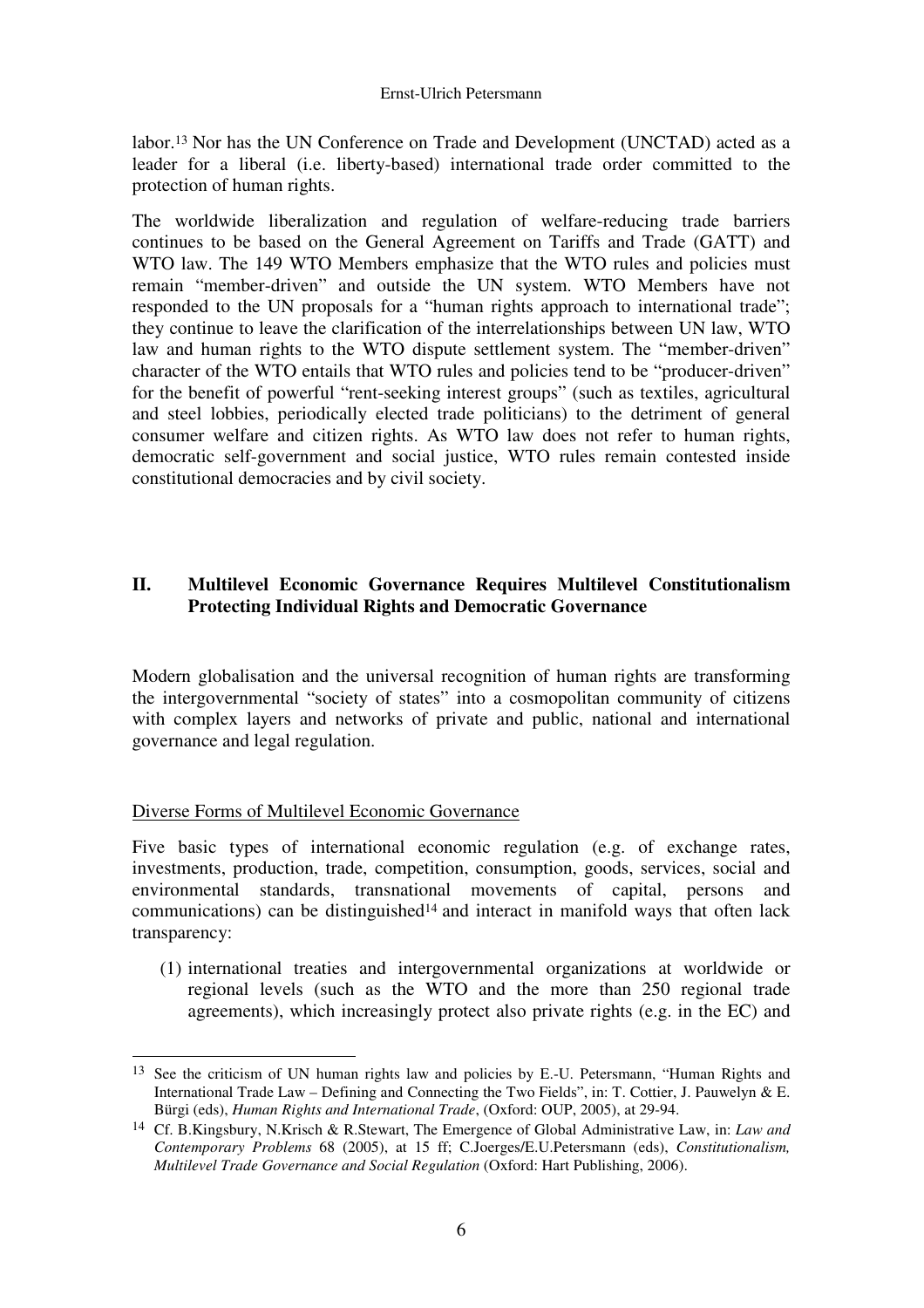private judicial remedies (e.g. in the World Bank's International Center for the Settlement of Investment Disputes);

- (2) informal intergovernmental networks among domestic regulatory agencies (such as the Basel Committee of national bank regulators, the International Competition Network among national competition authorities);
- (3) national authorities implementing international economic rules and policies subject to international regulation and constitutional restraints;
- (4) hybrid public-private "regulatory partnerships", such as the worldwide administration of website addresses by the private Internet Corporation for Assigned Names and Numbers (ICANN), which is subject to the regulatory supervision by the United States and closely cooperates with the World Intellectual Property Organization (e.g. concerning the peaceful settlement of domain name disputes by the WIPO arbitration procedures); and
- (5) private regulatory bodies such as the International Standardisation Organisation (ISO) for the international harmonisation of standards that are also used as a legal basis for intergovernmental trade regulation (e.g. in the WTO Agreement on Technical Barriers to Trade), or the International Chamber of Commerce (ICC) whose private rules and commercial arbitration are closely connected with national and intergovernmental regulatory systems (see, for instance, the private "Independent Review Procedures" administered jointly by the ICC and the WTO in order to determine the compliance by public and private parties with the WTO Agreement on Preshipment Inspection).

## Synergies of National and International Constitutionalism in the Control of Multilevel Governance

Most states have adopted constitutions that constitute polities and government powers, subject governments to constitutional restraints, and commit government policies to the promotion of human rights and other constitutional objectives. Globalization demonstrates that national constitutions alone can neither protect human rights across frontiers nor secure the collective supply of global public goods (like international peace, rule of law and a healthy environment). National constitutions turn out to be "incomplete constitutional safeguards"; in a globally interdependent world where ever more citizens pursue their happiness by consuming foreign goods and services or travelling abroad, national constitutions can no longer realize many of their objectives without complementary "international constitutional safeguards" protecting constitutional rights, and limiting abuses of power, in transnational and international relations.<sup>15</sup>

<sup>15</sup> See, for example, E.U.Petersmann, Multilevel Trade Governance Requires Multilevel Constitutionalism, in: C.Joerges/E.U.Petersmann (note 14), chpt. 1; D.M.Johnston, World Constitutionalism in the Theory of International Law, in: R.S.J.Macdonald/D.M.Johnston (eds), *Towards World Constitutionalism. Issues in the Legal Ordering of the World Community* (Leiden: Nijhoff Publishers, 2005), 3-30; Robert Uerpmann-Wittzack, The Constitutional Role of Multilateral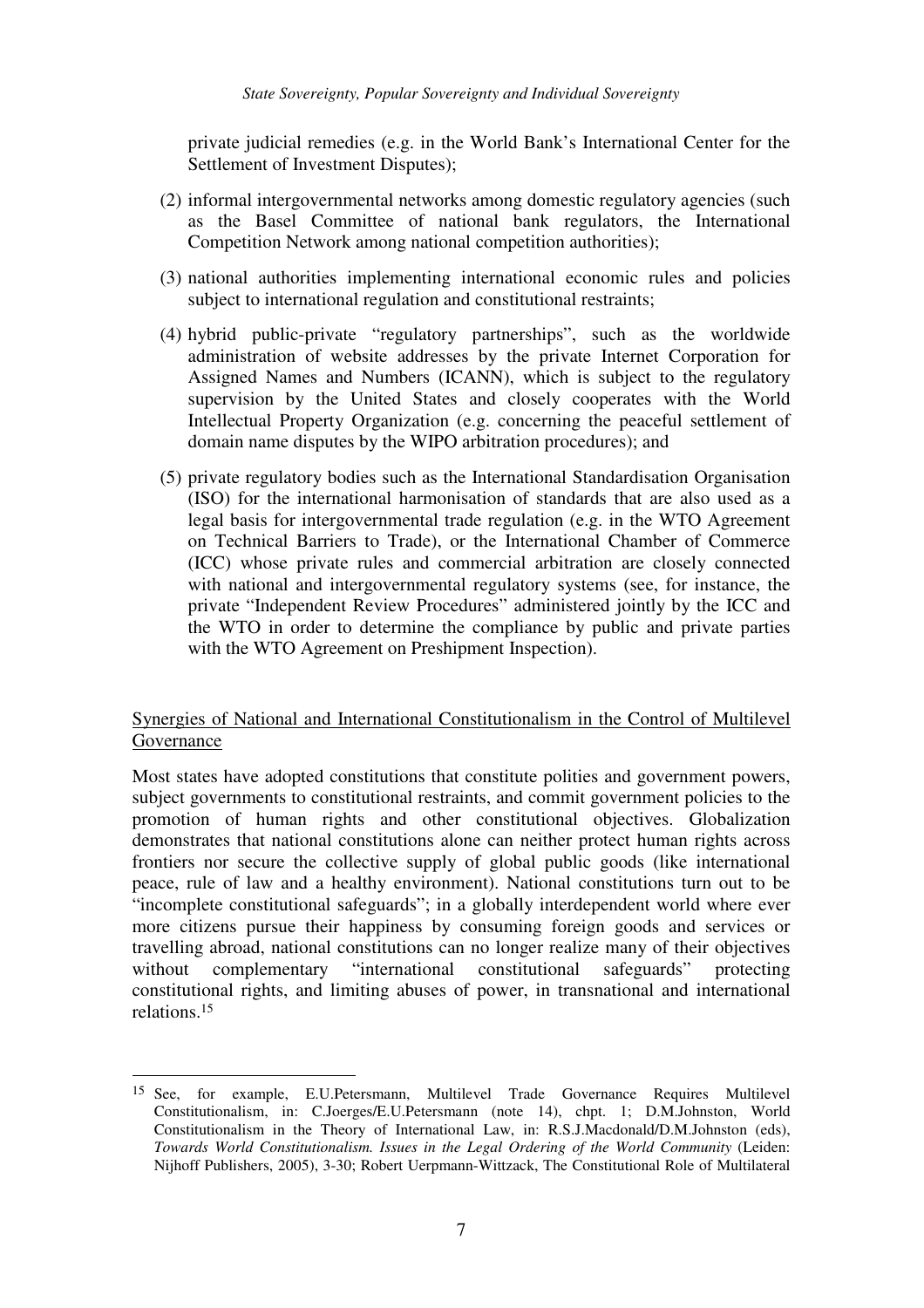The more governments cooperate internationally for the collective supply of 'international public goods', the more multilevel governance in international organizations is leading to multilevel legal restraints on national policy powers. Since the Constitution (*sic*) Establishing the ILO of 1919, also many other constituent agreements of international organizations - such as the World Health Organization (WHO) and the UN Educational, Scientific and Cultural Organization (UNESCO) - are named 'constitutions' in view of the fact that, *e.g.*, they:

- (1) constitute a new legal order with legal primacy over that of the member states;
- (2) create new legal subjects and hierarchically structured institutions with limited governance powers;
- (3) provide for institutional checks and balances (e.g. among rule-making, administrative and dispute settlement bodies in the WTO);
- (4) legally limit the rights of member states (e.g. regarding withdrawal, amendment procedures, dispute settlement procedures);
- (5) provide for the collective supply of 'public goods' that as in the case of the above-mentioned treaty constitutions (of the ILO, WHO and UNESCO) – are partly defined in terms of human rights (such as core labour rights, the human rights to health and education); and often
- (6) operate as 'living constitutions' whose functions albeit limited in scope and membership – increasingly evolve in response to changing needs for international cooperation.

The worldwide 'treaty constitutions' differ fundamentally from national constitutions by their limited policy functions and less effective constitutional restraints (e.g. on intergovernmental and national policy powers). State-centered international lawyers therefore prefer to speak of 'international institutional law' <sup>16</sup> or of an intergovernmental 'constitutionalism lite'. <sup>17</sup> From citizen-oriented economic and constitutional perspectives, however, international organizations are becoming no less necessary for the collective supply of public goods than national organizations. Human rights and their moral value premises (normative individualism) require designing national and international governance as an integrated, multilevel constitutional framework for the protection of citizen rights, democratic self-government and cooperation among free citizens across frontiers.<sup>18</sup> *International constitutionalism* is a functionally limited, but necessary complement to *national constitutionalism* which, only together, can protect

Treaty Systems, in: A. von Bogdandy & J. Bast (eds), *Principles of European Constitutional Law*, (Oxford: Hart Publishers, 2006), 147-181.

<sup>&</sup>lt;sup>16</sup> Cf. N. Blokker and H. G. Schermers, *International Institutional Law*, 4<sup>th</sup> ed (Boston, Mass: Martinus Nijhoff, 2003).

<sup>&</sup>lt;sup>17</sup> Cf. J. Klabbers, 'Constitutionalism Lite' (2004) 1 IOLR 31, at 45. On the general recognition of multilevel constitutionalism in Europe see C. Joerges and E. U. Petersmann (eds), *Constitutionalism, Multilevel Trade Governance and Social Regulation* (Oxford: Hart, 2006).

<sup>18</sup> On the "constitutional functions" of international organizations as a "fourth branch of government" see E.U.Petersmann, 'Constitutionalism and International Organizations', in: (1996) 17 *Northwestern Journal of International Law & Business*, at 398, 415 *et seq*.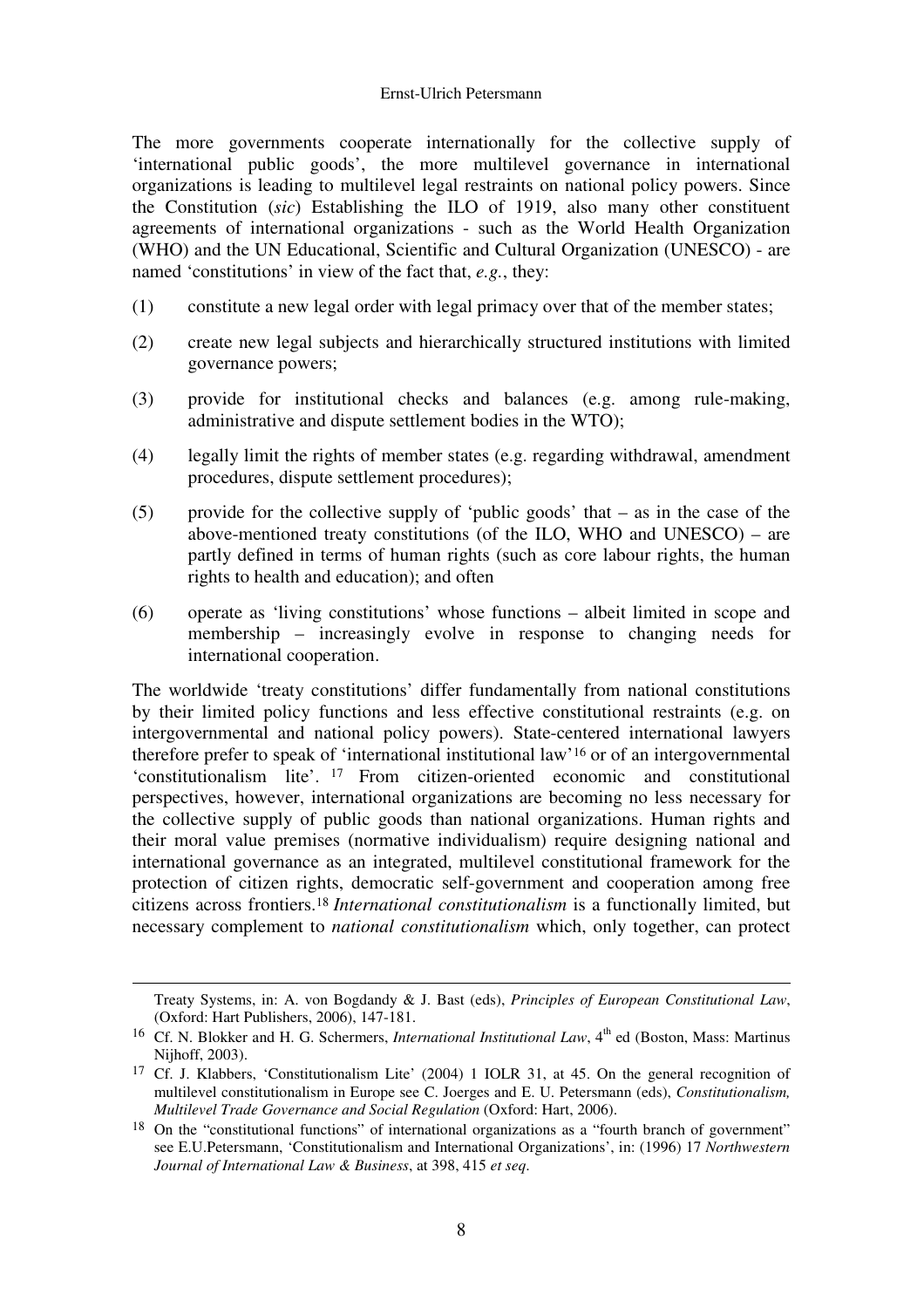human rights and democratic self-government more effectively across frontiers in a globally integrating world.

#### Constitutional Functions of WTO Law

j

None of the supporters of "international constitutionalism" claims that international "treaty constitutions" constituting and limiting international rule-making, executive and judicial powers for the collective supply of international public goods are, or should become, constitutions in the same sense as national constitutions. In line with the diverse national constitutional traditions, constitutional approaches to multilevel governance differ inevitably. For instance, the notion of a "WTO constitution" is increasingly being used in view of

- (a) the comprehensive rule-making, executive and (quasi-) judicial powers of WTO institutions:<sup>19</sup>
- (b) the "constitutionalization" of WTO law resulting from the jurisprudence of the WTO dispute settlement bodies;<sup>20</sup>
- (c) the *domestic* "constitutional functions" of GATT/WTO rules, for example for protecting constitutional principles (like freedom, non-discrimination, rule of law, proportionality of government restrictions) and domestic democracy (for instance, by limiting the power of protectionist interest groups) for the benefit of transnational cooperation among free citizens;<sup>21</sup>
- (d) the *international* "constitutional functions" of WTO rules, for example, for the promotion of "international participatory democracy" (e.g., by holding governments internationally accountable for the "external effects" of their national trade policies, by enabling countries to participate in the policy-making of other countries) <sup>22</sup> and of the enhancement of "jurisdictional competition among nation states"<sup>23</sup> and "the allocation of authority between constitutions";<sup>24</sup>
- (e) in view of the necessity of "constitutional approaches" for a proper understanding of the law of comprehensive international organizations that use

<sup>19</sup> See J.H. Jackson, *The World Trade Organisation: Constitution and Jurisprudence*, (London: Royal Institute of International Affairs, 1998).

<sup>20</sup> See D.Z. Cass, 'The Constitutionalization of International Trade Law: Judicial Norm-Generation as the Engine of Constitutionalization', in: *European Journal of International Law* 2001, at 39-75.

<sup>21</sup> See E.U.Petersmann (n 2); J.O. McGinnis & M.L. Movsesian, "The World Trade Constitution", in: (2000) 114 *Harvard Law Review* 511-605; P.M. Gerhart, 'The Two Constitutional Visions of the World Trade Organisation', in: (2003) 24 *University of Pennsylvania Journal of International Economic Law* 1-75, contrasts the "inward-looking, economic vision of the WTO" in helping member countries addressing internal political failures with the "external, participatory vision of the WTO" helping WTO members to address concerns raised by policy decisions in other countries.

<sup>&</sup>lt;sup>22</sup> See, for example, P.M. Gerhart, "The WTO and Participatory Democracy: The Historical Evidence", in: (2004) 37 *Vanderbilt Journal of Transnational Law* 897-934.

<sup>23</sup> See J.O. McGinnis, 'The WTO as a Structure of Liberty', in: (2004) 28 *Harvard Journal of Law and Public Policy* 81-88.

<sup>24</sup> J.Trachtman, The WTO Constitution: Toward Tertiary Rules, in *European Journal of International Law* 2006.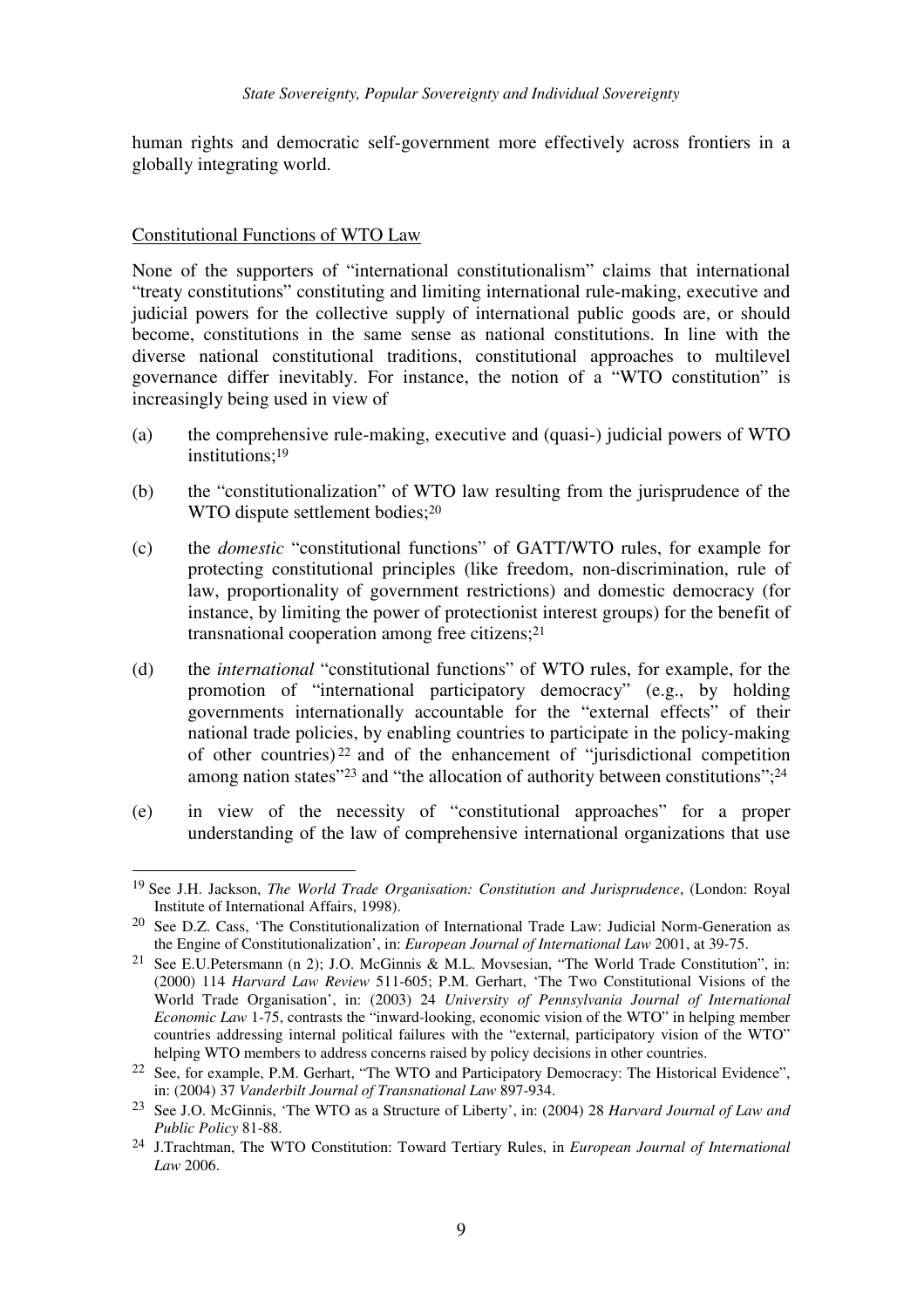constitutional terms, methods and principles for more than 50 years (see, e.g., the "Constitutions" of the ILO, WHO, FAO, EU);25 or

(f) in view of the need to interface and coordinate different levels of governance on the national and international level.<sup>26</sup>

All these constitutional approaches agree that the WTO should not be simply viewed in narrow *economic* terms (for example, as an institution promoting economic welfare through trade liberalization). WTO rules and policies also pursue *political* as well as *legal* objectives that are no less important than the economic benefits from liberal trade; a recent illustration of this are the guarantees of private rights to trade and intellectual property rights, including "rights to import and export", of private access to independent courts and rule of law in the 2001 WTO Protocol on the accession of China.27 The introduction of open markets and rule of law in China, including a system of independent trade courts (supervised by a chamber of the Chinese Supreme Court specialized in WTO law), illustrates that the WTO Agreement is one of the most revolutionary "transformation agreements" in the history of international law.

## Constitutional Nationalism vs Multilevel Constitutionalism

The progressive transformation of the intergovernmental EC Treaty rules into constitutional and judicial guarantees of individual rights was largely the result of the struggle of citizens and courts (including the ECJ and the ECtHR) against welfarereducing abuses of foreign policy powers. In Europe, this struggle for individual freedom and democratic self-government across frontiers has led to the legal and judicial protection of ever more 'new' fundamental rights (as codified in the 2000 EU Charter of Fundamental Rights) and 'constitutional principles' of EU law (as codified in Part I of the 2004 Treaty Establishing a Constitution for Europe =  $TCE$ ).<sup>28</sup> Their underlying value premises of *normative individualism* and rule of international law (cf. Article I-2 TCE on the 'Union's values') remain, however, contested by many politicians and their legal advocates – not only outside Europe in treaty regimes dominated by hegemonic countries (like the North American Free Trade Area) but also in the EU's external relations.29 Most Europeans agree with the US view that popular

<sup>25</sup> See, for example, E.U.Petersmann, (note 13); N. Walker, 'The EU and the WTO: Constitutionalism in a New Key', in: G. de Búrca & J. Scott (eds), *The EU and the WTO: Legal and Constitutional Issues*, 2001.

<sup>26</sup> T. Cottier & M. Hertig, The Prospects of 21st Century Constitutionalism, 7 *Max Planck Yearbook of United Nations Law* (2003), at 261.

<sup>27</sup> See WTO document WT/L/432 of 23 November 2001, Part I, Section 2.

<sup>&</sup>lt;sup>28</sup> See Bogdandy & Bast (note 15). Even though the process of ratification of the TCE ((2004) 47 Official Journal of the EU C 310) has been blocked by two negative *referenda* in France and the Netherlands, it appears realistic to assume that the basic constitutional principles codified in the TCE will continue to prevail in EU constitutional law.

<sup>&</sup>lt;sup>29</sup> See the power-oriented justifications by members of the EC legal services of the frequent EC violations of WTO law (e.g., P.J.Kuijper, WTO Law in the European Court of Justice, in *Common Market Law Review* 42 (2005), 1313-1341, who criticizes the rule-oriented 'Kupferberg jurisprudence' of the ECJ as politically 'naïve', at 1320); Kuijper claims, at 1334, that "it is difficult to point out one specific moment at which it can be established beyond doubt that WTO rules have been breached, even after a decision of a panel or report of the Appellate Body", and "that it is rarely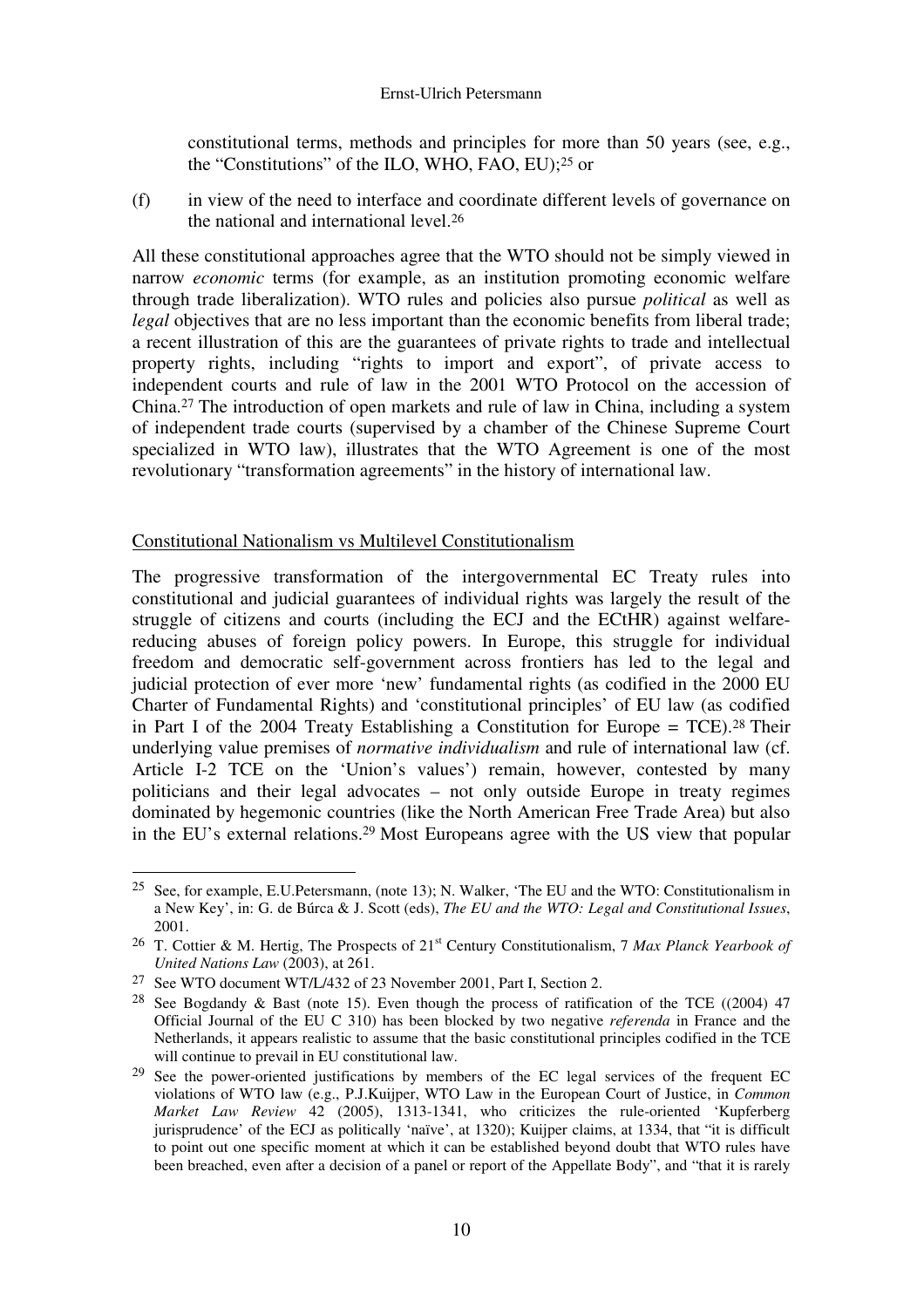sovereignty inside democratic nation states remains a precondition for legitimate transnational governance. <sup>30</sup> Yet, the rights-based, cosmopolitan European constitutionalism differs fundamentally from the constitutional nationalism in most democracies outside Europe <sup>31</sup> , especially from the current US focus on *national constitutionalism* and *hegemonic, power-oriented foreign policies*. <sup>32</sup> Even though the US Constitution confirms the federal insight that sovereignty is divisible, many North-American lawyers remain reluctant to conceive international legal constraints on legislative and executive powers as constitutional rules, for instance because such international rules "do not establish the power they restrain and cannot be understood as emanations of a *pouvoir constituant.*" 33

#### Constitutional Limits of Judicial Governance

-

WTO Members tend to construe the limitation of the jurisdiction of WTO dispute settlement bodies to "the covered agreements" (Article 7 WTO Dispute Settlement Understanding = DSU) narrowly as permitting only legal claims and defences based on WTO rules. International lawyers and WTO dispute settlement bodies, however, emphasise that the customary methods of treaty interpretation require interpreting WTO rules as part of the international legal system in conformity with general international law rules unless WTO law has excluded recourse to other rules of international law.<sup>34</sup>

or never possible to speak of a sufficiently serious breach of WTO law" by the political EC institutions justifying the EC's non-contractual liability for damages pursuant to Article 288 EC Treaty.

<sup>30</sup> Cf. J.A.Rabkin, *Law without Nations? Why Constitutional Government Requires Sovereign States* (Princeton University Press, 2005).

<sup>31</sup> For some Anglo-Saxon communitarian lawyers, even Europe cannot be properly described as 'constitutionalized' until it embodies a European polity and *demos* legitimizing its community (cf. J. Weiler, *The Constitution of Europe* (Cambridge: CUP, 1999)). Other Anglo-Saxon lawyers challenge the recognition of "market freedoms" in European constitutional law on the ground that neither individual economic freedom nor other individual rights are 'a matter considered essential to constitutionalisation in the received tradition' of 'mature constitutional systems, for example in the United States, Canada and Australia' (D. Z. Cass, *The Constitutionalization of the WTO* (Oxford: OUP, 2005, at 168, 176, 191). For a criticism of "constitutional nationalism" see my review of the book by Cass in: CMLR 43 (2006), at 890-892, and E.U.Petersmann, Introduction and Summary, in: Joerges/Petersmann (above n. 14).

<sup>&</sup>lt;sup>32</sup> On the US penchant for imperial, unilateral foreign policies, notwithstanding US-leadership in promoting multilateral legal disciplines for other countries after World Wars I and II, see: I. Daalder and J. Lindsay, *America Unbound: The Bush Revolution in Foreign Policy* (Washington D.C.; Brookings Institution, 2004). On the often skeptical US attitude *vis-à-vis* international law see: J. F. Murphy, *The United States and the Rule of Law in International Affairs* (Cambridge: CUP, 2004).

<sup>33</sup> Cf. A. von Bogdandy, Constitutionalism in International Law : Comment on a Proposal from Germany, in : *Harvard International Law Journal* 47 (2006), 223-242, at 240.

<sup>34</sup> See. J. Pauwelyn, *Conflict of Norms in Public International Law: How WTO Law Relates to Other Rules of International Law*, (Cambridge: CUP, 2003), at 37-38. According to Pauwelyn, "it is for the party claiming that a treaty has 'contracted out' of general international law to prove it" (at 213). Many WTO members and WTO lawyers proceed from the contrary presumption that the limitation of the jurisdiction of WTO dispute settlement bodies to "the covered agreements" entail an agreed presumption in favor of exhaustive WTO regulation and confirms that "(i)n international law, every tribunal is a self-contained system (unless otherwise provided)", as stated by the International Criminal Tribunal for Yugoslavia in its *Tadic* judgment, International Legal Materials 35 (1996), 32, at para. 11. For an explanation of this narrow perception of the WTO as  $-$  in principle  $-$  a self-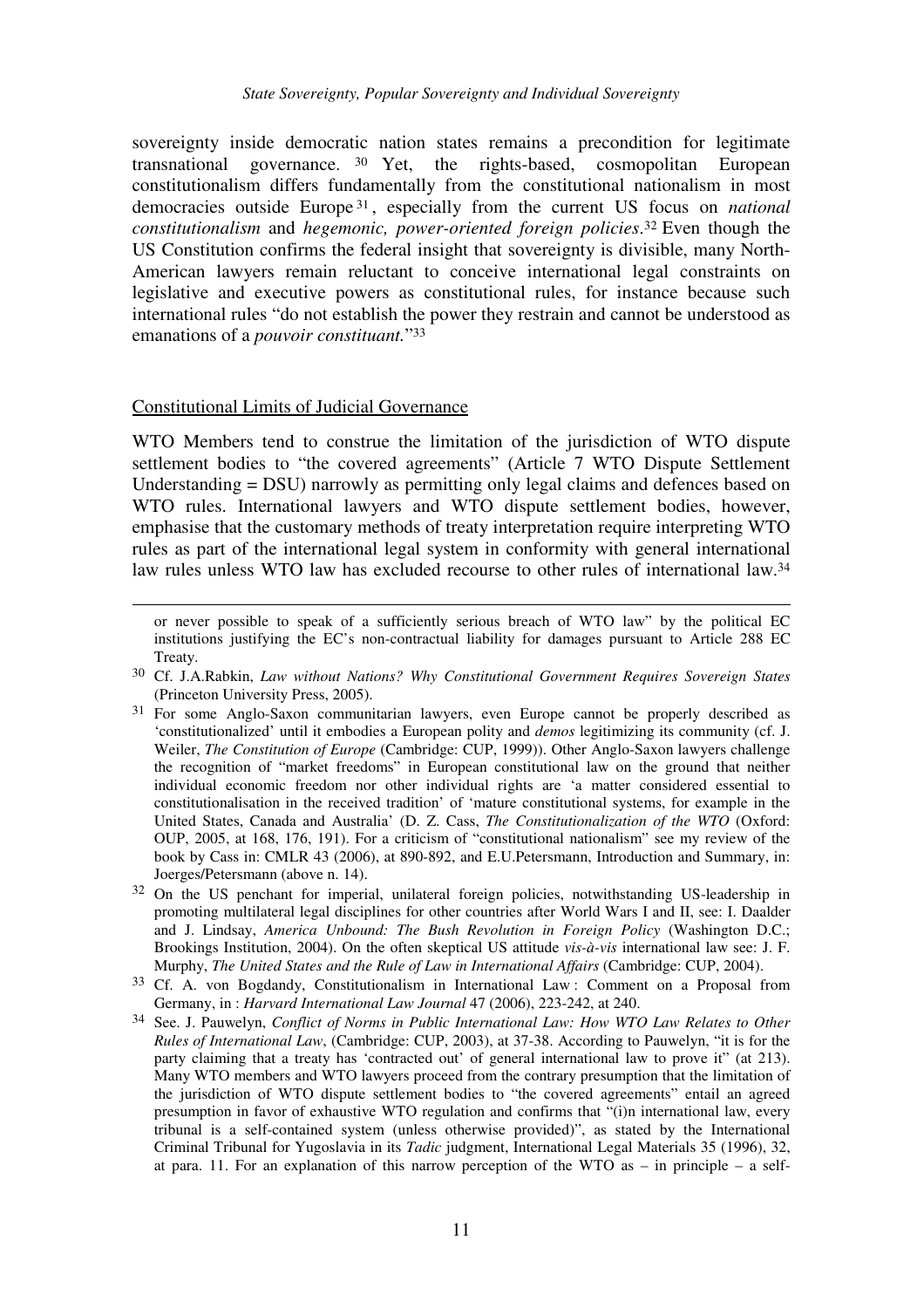WTO dispute settlement practice continues to identify an increasing number of general principles of law (for example, on burden of proof, good faith, abuse of rights, due process of law, legal security) and more specific treaty principles for the mutual balancing of rights and obligations under WTO law (for example, principles of legal security, transparency, non-discrimination, necessity, and proportionality).<sup>35</sup> Some of these principles (for example, on burden of proof) are applied as general principles of law, whereas others (such as the non-discrimination and necessity principles of WTO law) appear to be construed as WTO-specific "principles underlying this multilateral trading system", as they have been explicitly acknowledged in the Preamble and in other provisions of the WTO Agreement.

The perspective of *international* judges focusing on the customary methods of international treaty interpretation may differ fundamentally from the perspective of domestic judges confronted with WTO law arguments (focusing, for example, on national and EU constitutional law rather than on WTO obligations of the EC). In the EC and in some other WTO members, the domestic constitutional perspective has occasionally prompted national judges and EC judges to interpret domestic trade rules (for example, the customs union rules in the EC Treaty) as protecting private rights even if the respective trade rules were drafted as intergovernmental rights and obligations and implemented GATT/WTO obligations of the EC (for example, the EC customs union rules implementing GATT Article XXIV). From the European perspective of a common market without a common state, such "empowering functions" of liberal trade rules for the benefit of the private market participants, and their incorporation as an "integral part of the Community legal system" in order to limit governmental trade policy discretion, have prompted me to support such "constitutional interpretations" by EU judges of intergovernmental trade rules for the benefit of EU citizens, and to suggest that EU judges should interpret national and international trade rules as a functional unity inside the EC for the benefit of citizens.<sup>36</sup>

Yet, such "constitutional interpretations" are not permissible for the international WTO judge who must interpret the intergovernmental WTO rules "in accordance with customary rules of interpretation of public international law", as prescribed in Article 3.2 DSU. <sup>37</sup> The WTO panel report on Sections 301-310 of the US Trade Act emphasised, for example, that "(n)either the GATT nor the WTO has so far been interpreted by GATT/WTO institutions as a legal order producing direct effect", *i.e.*,

contained legal regime see, for example, J. Neumann, *Die Koordination des WTO-Rechts mit anderen völkerrechtichen Ordnungen: Konflikte des materiellen Rechts und Konkurrenzen der Streibeilegung*, (Berlin: Duncker & Humblot, 2002).

<sup>&</sup>lt;sup>35</sup> On general principles of international law as part of the WTO legal system, and the need for a principle-oriented WTO jurisprudence balancing WTO rights, WTO obligations as well as the numerous WTO exceptions protecting policy autonomy for non-economic regulation, see E.U.Petersmann, WTO dispute settlement practice 1995-2005: Lessons from the past and future problems, in : Y.Taniguchi *et alii* (eds), *The WTO at Ten : Dispute Settlement, Multilateral Negotiations, Regional Integration* (Cambridge : CUP 2006).

<sup>36</sup> See Petersmann, 'Application of GATT by the Court of Justice of the EC', in: (1983) 20 *Common Market Law Review* 409.

 $37$  On the "constitutional limits" of WTO jurisprudence see the various contributions (e.g., by R. Howse, W. Davey and E-.U. Petersmann) in: T. Cottier & P. Mavroidis (eds), *The Role of the Judge in International Trade Regulation. Experience and Lessons for the WTO*, (Ann Arbor: Michigan UP, 2003), at 43-90.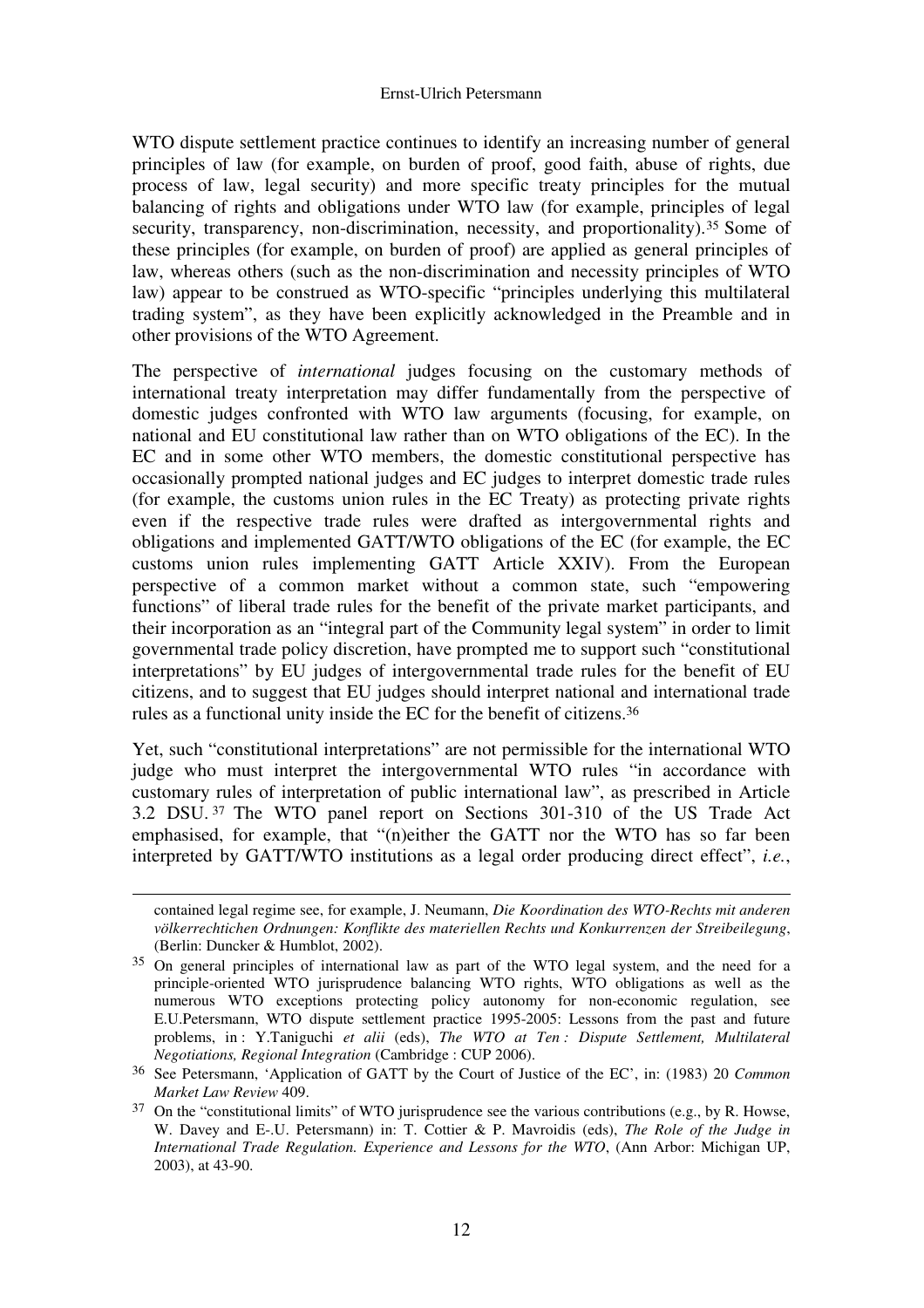creating rights and obligations not only for WTO member states but also direct individual rights for traders, producers and consumers.38 International law and WTO rules limit, however, also the *legislative discretion* of national legislatures. The WTO panel report on Mexico's measures affecting telecommunications services, for instance, concluded that private price-fixing practices remained "anti-competitive practices" prohibited under Mexico's obligations under the General Agreement on Trade in Services (GATS) even if Mexican legislation required such uniform pricing practices.<sup>39</sup> Due to the different jurisdiction, applicable laws and judicial competences of national and international courts, their "constitutional interpretations" may differ at national and international levels. "Constitutionalisation" by means of jurisprudence must respect constitutional limits which may not apply to "constitutionalisation" by national and intergovernmental rule-making. Yet, as the WTO guarantees of freedom, nondiscrimination and rule of international law go far beyond the autonomous guarantees in the domestic laws of most states, the legitimacy of WTO jurisprudence derives not only from "legal formalism" <sup>40</sup> but also from protecting individual freedom, nondiscriminatory conditions of competition and rule of law across national frontiers for the benefit of welfare-increasing cooperation among citizens.

## **III. Practical Policy Relevance of Constitutional Approaches**

Compared with traditionally power-oriented foreign policy approaches (e.g. in the context of GATT 1947), multilevel constitutionalism may require different policy approaches and judicial approaches, for example in the following areas of multilevel trade governance.

#### Constitutional Interpretation

j

The interpretation of the constituent agreements of international organizations, and of international guarantees of private freedoms and rule of law (such as the 'market freedoms' guaranteed in the EC Treaty), may justify "constitutional" and "dynamicevolutionary interpretations" different from those of the more "static interpretation" of

<sup>38</sup> See: United States – Sections 301-310 of the Trade Act of 1974, panel report adopted on 27 January 2000, WT/DS152/R, at para.7.72. The Panel makes the following important reservation: "The fact that WTO institutions have not to date construed any obligations as producing direct effect does not necessarily preclude that, in the legal system of any given member state, following internal constitutional principles, some obligations will be found to give rights to individuals. Our statement of fact does not prejudge any decisions by national courts on this issue."

<sup>39</sup> Mexico – Measures Affecting Telecommunications Services, Panel report (WT/DS204/R of 2 April 2004) adopted in June 2004, at paras. 7.244-245.

<sup>40</sup> S.Picciotto, The WTO's Appellate Body : Legal Formalism as a Legitimation of Global Governance, in : *Governance : An International Journal of Policy, Administration and Institutions*, 18 (2005), 477 ff.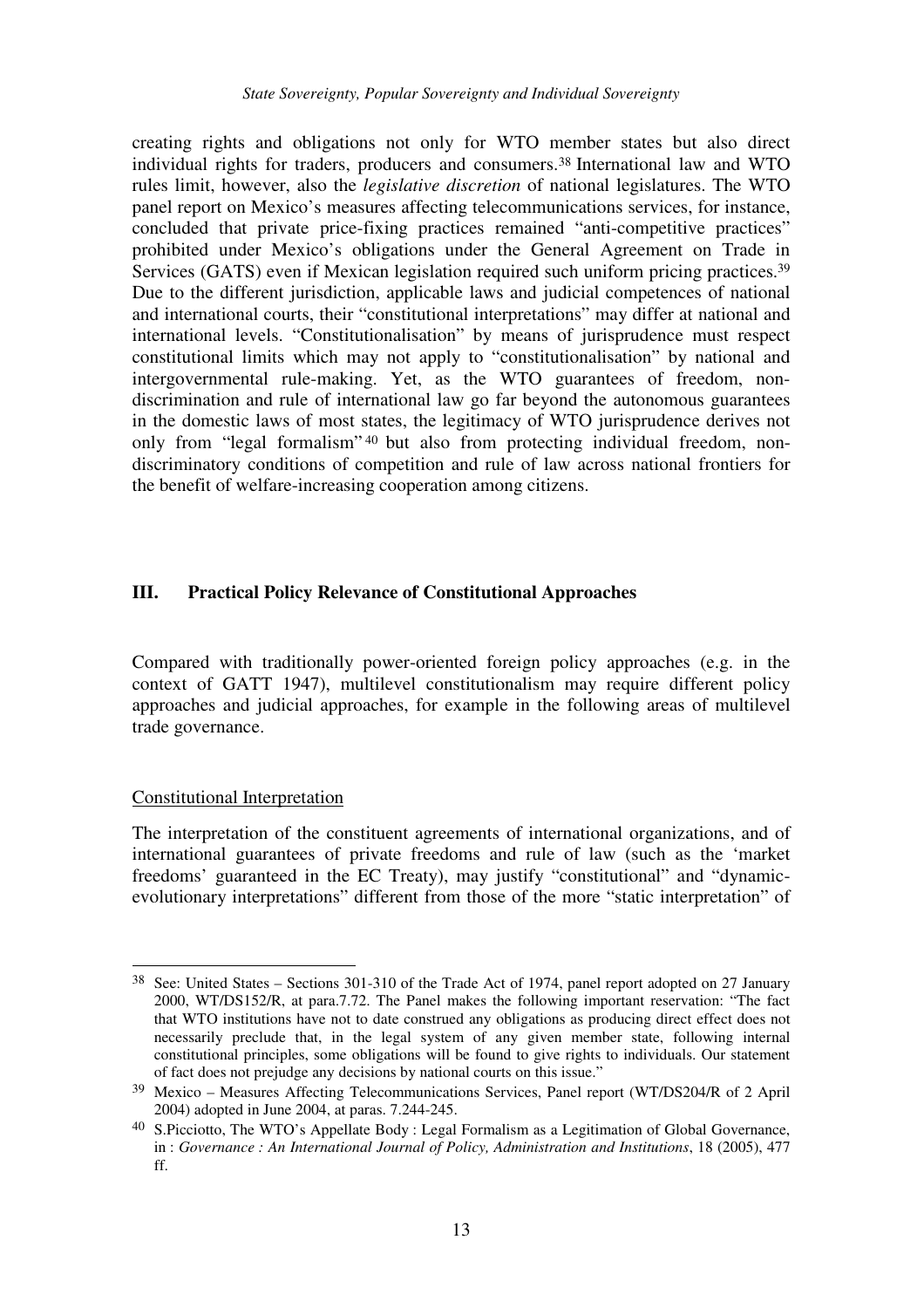other contractual elements of international treaties.41 For instance, the customary rules of international treaty interpretation and WTO jurisprudence admit that the "contractual" dimensions of WTO law may require different interpretative approaches (e.g. for interpreting GATT and GATS schedules of commitments, WTO "nonviolation complaints" aimed at maintaining the "balance" of reciprocal tariff commitments) than their "constitutional" dimensions (e.g. in case of judicial clarification of the inherent powers of WTO dispute settlement bodies, or of the powers of WTO Members under the WTO exceptions protecting "public morals" and "public order"). The universal recognition of human rights entails "constitutional principles" and *ius cogens* rules that may require rights-based interpretations going beyond the original meaning of treaty terms at the time of the conclusion of intergovernmental treaties.

#### Constitutional Rules for Conflict Resolution

The fragmented, decentralized nature of international relations among 200 sovereign states makes normative conflicts between national, bilateral, regional and worldwide rules inevitable. The Vienna Convention on the Law of Treaties (VCLT) and other general international law rules offer formal legal principles for preventing and resolving such conflicts (e.g. on the basis of *lex specialis*, *lex posterior*, rules on *inter-se* agreements, *ius cogens*, *erga omnes* obligations). Constitutionalism requires respecting individual and democratic diversity and viewing regulatory diversity, regulatory competition and regulatory conflicts positively.42 For instance, the WTO negotiations on stricter substantive WTO disciplines for regional trade agreements (RTAs) are bound to fail as long as RTAs (such as the more than 60 RTAs concluded after the failure on the 2003 WTO Ministerial Conference to advance the Doha Round negotiations in the WTO) are favored not only as "competing trade liberalization", but also as competing *fora* for regional trade regulation that does not appear acceptable in the consensus-based, worldwide WTO negotiations.<sup>43</sup>

## Constitutional Functions of WTO Rules

j

Liberal international trade rules differ from most other areas of international law insofar as their international guarantees of freedom, non-discrimination and rule of law tend to go beyond the autonomous guarantees of freedom and non-discrimination in national and regional laws. International treaties constituting and limiting multilevel governance are a necessary precondition for the collective supply of global public goods (like a liberal, rules-based world trading system) which cannot be secured through power-

<sup>41</sup> On the problems of "constitutional interpretation" see J.E.Alvarez, *International Organizations as Law-Makers* (Oxford University Press 2005), chapter 2.

<sup>42</sup> Cf. E.U.Petersmann, Justice as Conflict Resolution: Proliferation, Fragmentation and Decentralization of Dispute Settlement in International Trade, in: *University of Pennsylvania Journal of International Economic Law* 27 (2006), 273-367.

<sup>43</sup> Cf. E.U.Petersmann, The WTO and Regional Trade Agreements as Competing Fora for Constitutional Reforms, in: L.Bartels/F.Ortino (eds), *Regional Trade Agreements and the WTO Legal System* (Oxford University Press, 2006), chapter 11.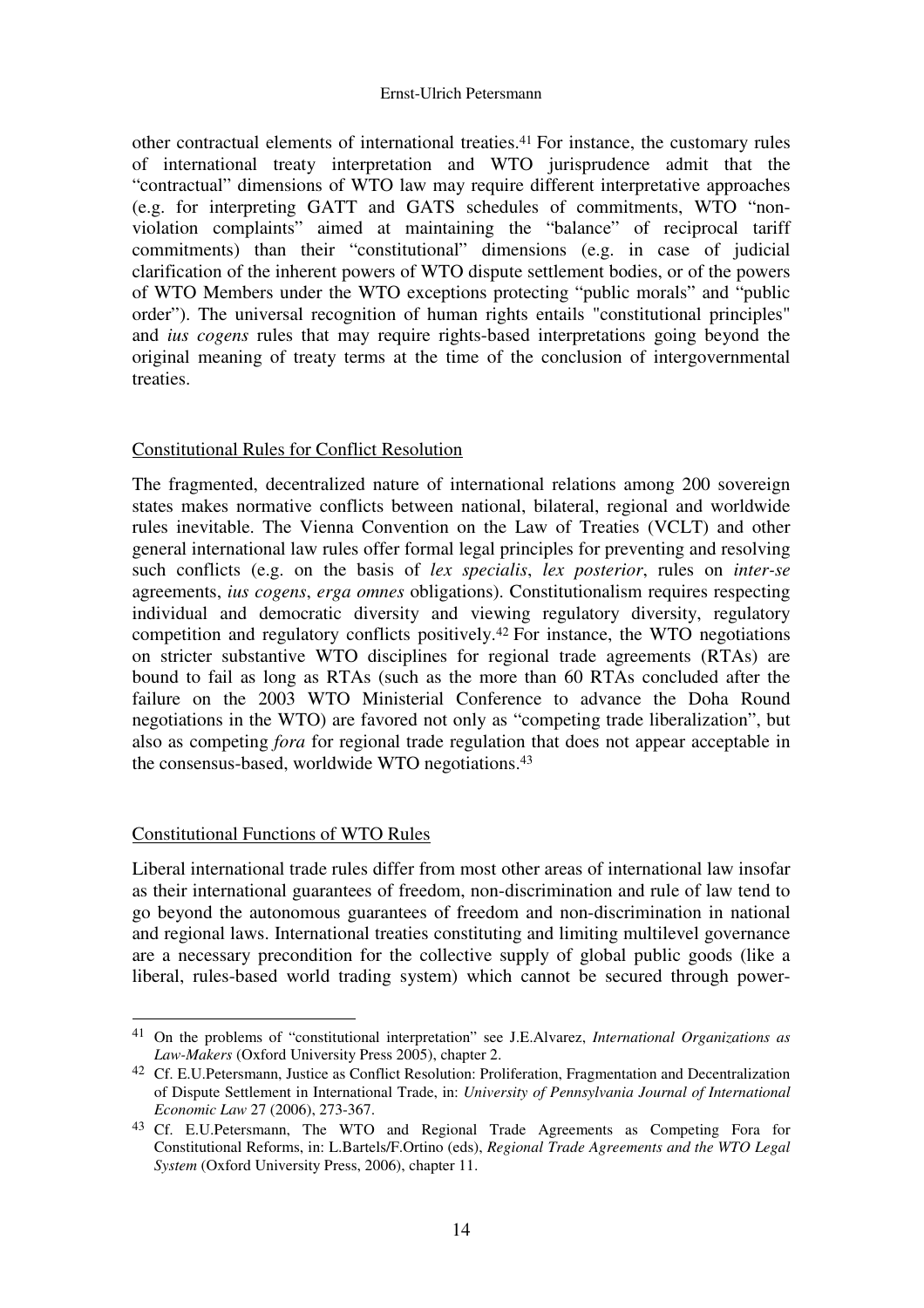oriented foreign policies focusing only on *national* interests. The inherent tendencies of freedom and competition to destroy themselves ("paradox of freedom") require internationally agreed "constitutional restraints" on abuses of foreign policy powers in order to secure rule of law in international relations (e.g. by means of the WTO dispute settlement system), open markets (e.g. by means of WTO guarantees of nondiscriminatory conditions of competition), respect for human rights and social justice (as reflected and protected in the numerous "exceptions" from WTO rules). Constitutionalism offers criteria for designing the law of international organizations (e.g. the necessary "checks and balances" between rule-making, executive and adjudicative powers).

## Human Rights Approaches to International Economic Law

From a rights-based constitutional perspective (as, e.g., in EU constitutional law), national and international constitutionalism should be perceived as complementary instruments for the protection of the constitutional rights and human rights of citizens. Just as economists (from Adam Smith to Amartya Sen) perceive market economies and economic growth as instruments for enabling and promoting individual freedom as the ultimate goal of economic life and the most efficient means of realizing human welfare, so should national and international law (e.g. the WTO objective of "sustainable development") be seen as instruments for the protection of human rights and democratic self-government of peoples. <sup>44</sup> The rights-based premises of constitutionalism require empowering individuals and civil society (e.g. nongovernmental organizations) as legal subjects of international economic law. Multilevel constitutionalism can promote welfare-enhancing synergies between national and international constitutionalism; power-oriented foreign policies and border discrimination tend to undermine such synergies (e.g. by preventing EC and US courts from applying and enforcing self-imposed WTO guarantees of freedom and rule of law in domestic courts).

## Individual Empowerment and Responsibility

j

Human rights call for promoting individual rights and accountability in the transnational division of labour among producers, investors, traders and consumers. According to the Universal Declaration of Human Rights (Article 1 UDHR), "(a)ll human beings are born free and equal in dignity and rights. They are endowed with reason and conscience and should act towards one another in a spirit of brotherhood". UN human rights conventions recognise in their Preambles "that these rights derive from the inherent dignity of the human person". Respect for human dignity and human

<sup>44</sup> On 'development as freedom' and substantive 'opportunity to achieve', see A. Sen, *Rationality and Freedom* (Cambridge, MA: HUP, 2002), ch 17 on 'markets and freedoms'; E. U. Petersmann (ed), *Developing Countries in the Doha Round*, (Florence: EUI, 2005), 3-18. See also, F. A. Hayek, *The Constitution of Liberty* (Chicago, IL: University of Chicago Press, 1960), 35: 'Economic considerations are merely those by which we reconcile and adjust our different purposes, none of which, in the last resort, are economic (except those of the miser or the man for whom making money has become an end in itself).'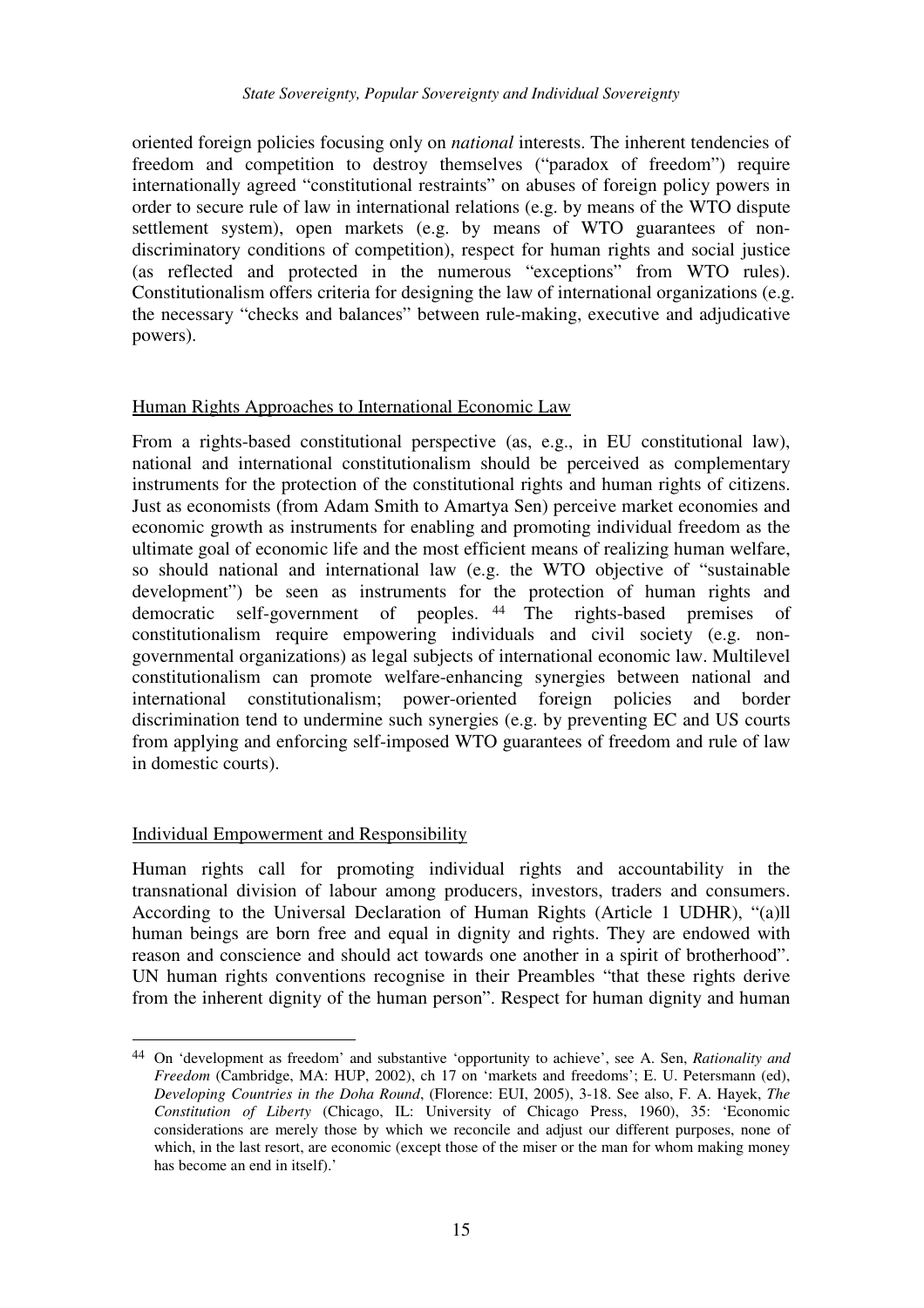rights, *i.e.*, *normative individualism* - and not just state sovereignty, "the will of the people" (Article 21 of the UDHR) and their "right of self-determination" (Article 1 of the 1966 UN human rights covenants) – are of particular importance for empowering individuals in the international division of labour. The references, in Article 1 UDHR, to "reason and conscience" lend support to the view that the protection of human dignity as the basic objective of all human rights requires respect for "individual sovereignty" (for example, in the sense of moral, rational, personal, and legal autonomy), responsibility and a real capacity for personal self-development.45 Human dignity as a moral "right to have rights" requires individuals to be treated as legal subjects rather than as the mere objects of authoritarian government policies, especially in the regulation of transnational economic activities of private citizens. The authoritarian state-centred practices of treating citizens as mere objects even in those fields of international law which regulate mutually beneficial private co-operation across frontiers (such as WTO law), need to be challenged in the light of the human rights objective of empowering citizens and protecting human rights across national borders. From a human rights perspective, the legitimacy of intergovernmental organisations (such as the WTO) depends less on "output legitimacy" (for example, in terms of the promotion of economic growth) than on "input legitimacy" in terms of respect for human rights, fundamental freedoms, democratic procedures and rule of law for the benefit of citizens, even if the statutory law of the organisation does not explicitly refer to the universal human rights obligations of all states today. Just as democratic polities must be legally constituted by human rights and a political constitution, so must a social world economy be based on and protected by human rights and a citizen-based "economic constitution."

## Deliberative Cosmopolitan Democracy

-

Whereas national democracies are constitutionally defined by, and on behalf of, "the people", the influence of popular and parliamentary democracy on the law and policies of intergovernmental organizations remains inevitably limited. Respect for human rights, private and democratic self-government and social justice require more transparent, participatory and deliberative forms of transnational "cosmopolitan democracy" so that citizens can better comprehend, influence and scrutinise multilevel governance for their mutual benefit.46 The purely intergovernmental structures of the

<sup>45</sup> See the contributions by K. Dicke & J. Frowein in: D. Kretzmer & E. Klein (eds), *The Concept of Human Dignity in Human Rights Discourse*, (The Hague: Kluwer, 2002), at 111 *et seq*.; E.-U. Petersmann, Human Rights, Markets and Economic Welfare (note 10), at 30 ff. On "individual sovereignty" see also UN Secretary-General Kofi Annan, 'Two Concepts of Sovereignty', *The Economist*, 18 September 1999, and E.U.Petersmann, "From State Sovereignty to the Sovereignty of Citizens' in the International Relations Law of the EU?", in: N. Walker (ed), *Sovereignty in Transition*, (Oxford: Hart, 2003), at 145-166.

<sup>46</sup> See J. Habermas, *Between Facts and Norms – Contributions to a Discourse Theory of Law and Democracy*, (Cambridge MA: MIT Press, 1996), at 315-328, arguing that democratic self-government requires that only those rules may claim democratic legitimacy that can meet with the assent of all rational citizens in a discursive process equally open to all possibly affected persons. Public discourse and collaborative reasoning will enhance problem-solving and mutual learning. On the relationships between democracy and rule of law, see also E.-U. Petersmann, "European and International Constitutional Law: Time for Promoting Cosmopolitan Democracy in the WTO", in: G. de Búrca & J. Scott (eds), *The EU and the WTO*, (Oxford: Hart Publishing, 2001), at 81-110.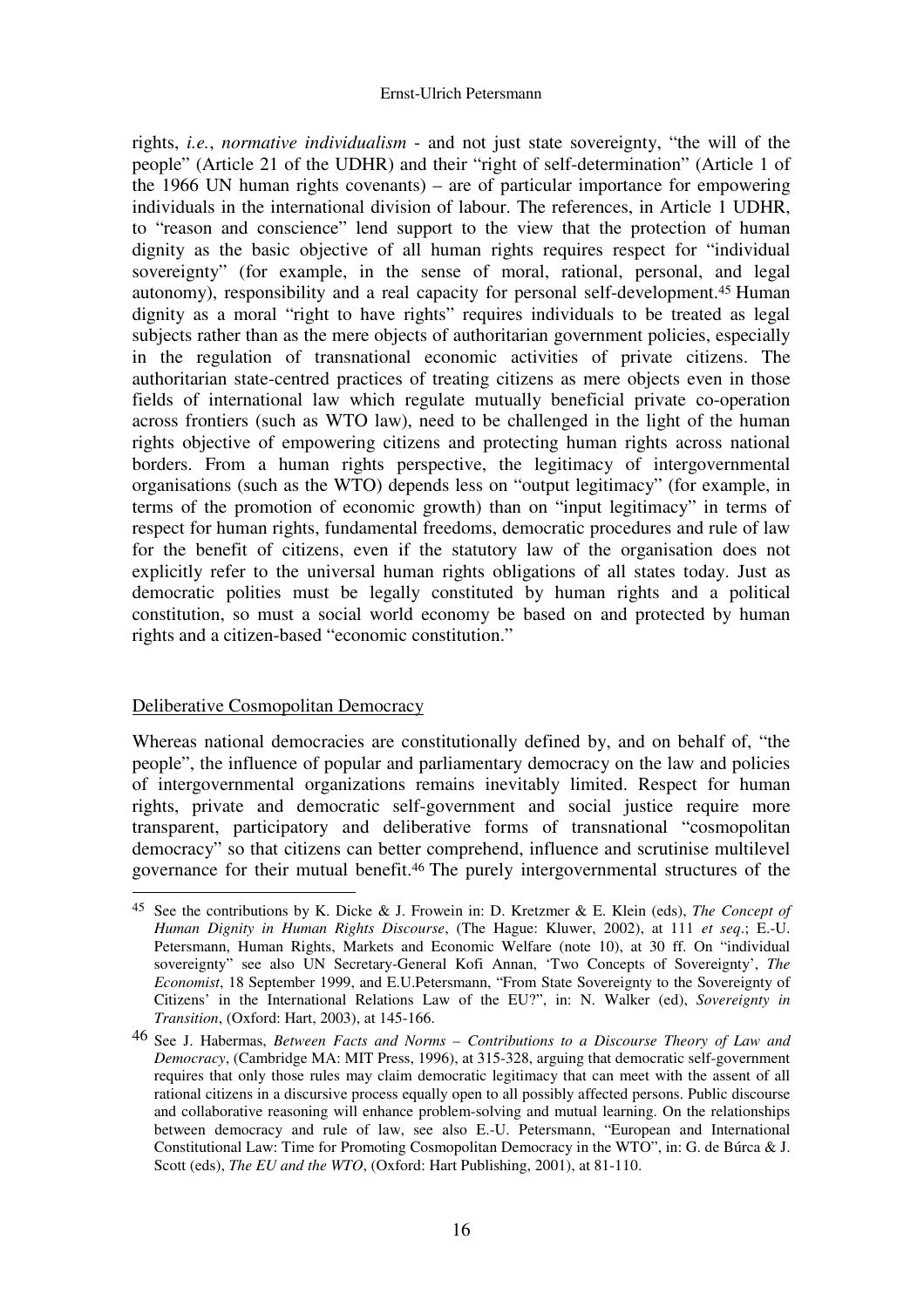WTO and of many other international organizations do not adequately empower, inform and include citizens and their representative institutions in their collective decision-making procedures so as to ensure "cosmopolitics" for the benefit of all citizens and their individual and democratic self-determination. Cosmopolitanism requires decentralizing decision-making and promoting mutually beneficial cooperation across frontiers based on

- (1) equal individual rights (subject to democratic diversity) so as to enhance the real capacity of informed, individual and democratic self-determination;
- (2) stronger, institutionalized accountability mechanisms for the consequences of individual and social actions;
- (3) inclusive decision-making taking account of each person's equal rights, arguments and interests as closely as possible to the citizens concerned;
- (4) protection of "exit" and alternative choices at subsidiary levels of decisionmaking (e.g. RTAs as alternatives to consensus-based WTO agreements); and
- (5) avoidance of serious harm and prioritizing of scarce resources on the amelioration of urgent need.<sup>47</sup>

## Social Market Economy and Social Justice

Contrary to the views of the American legal philosopher John Rawls and to the prevailing "Washington consensus", individual rights to distributive and social justice and corresponding government obligations should be recognized not only *inside* constitutional democracies but also in international law and transnational relations, albeit subject to limitations and conditionality.48 For instance, the emerging "Geneva consensus" (Pascal Lamy) in the Doha Development Round negotiations acknowledges that market access commitments by less-developed countries may need to be complemented by international adjustment and capacity-building assistance in order to avoid serious harm, promote the social acceptability of trade competition and help to meet the adjustment costs and human rights obligations in less-developed countries.

## **IV. Cosmopolitan Democracy Depends on Multilevel Constitutional and Judicial Safeguards of Human Rights**

In a globally interdependent world, constitutional democracy cannot remain effective unless local and national constitutional rights and institutions are supplemented by international constitutional guarantees protecting the diversity of democratic polities

<sup>47</sup> For a similar list of "constitutive", "legitimating" and "prioritizing cosmopolitan principles" see Held (note 12), at 24 ff.

<sup>48</sup> Cf. Petersmann, Theories of Justice (note 7).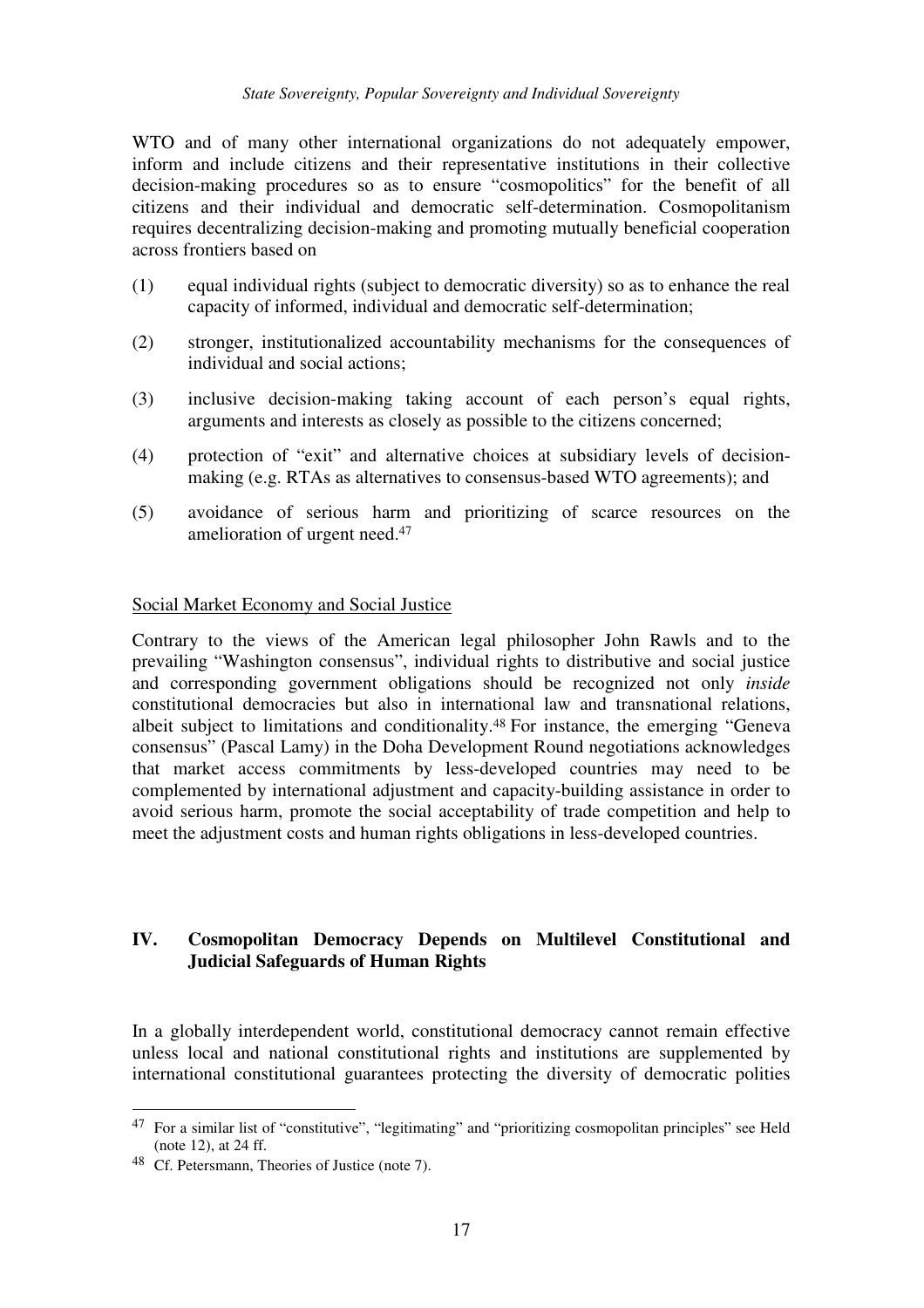and mutually beneficial cooperation of free citizens across frontiers. Proposals for stronger, multilevel constitutional restraints on *foreign policies* for the protection of equal citizen rights aim at *strengthening* constitutional democracies by enabling citizens, civil society, parliaments and governments to cooperate more effectively in the collective supply of international public goods. In Europe, such international guarantees of human rights and of liberal trade have proven of crucial importance for peaceful economic and legal integration of all 46 member states of the Council of Europe based on common constitutional rules.

Inside constitutional democracies and regional integration law, the legal protection of human rights – including economic, social and cultural (ESC) rights - legitimately differs depending on the diverse constitutional traditions, development experiences and priorities of the countries concerned. On the worldwide level, the ratification of the 1966 UN Covenant on ESC Rights by more than 120 countries has – in the words of the chairperson of the UN Committee on ESC Rights – so far failed to change the widely held perception of "violations of ESC rights... as inevitabilities, as a 'normal' state of affairs in an unfair world where goods, resources and power are divided in a grossly inequitable manner."49 Also UN

Secretary-General Kofi Annan, in his final address to world leaders assembled in the UN General Assembly on 19 September 2006, admitted that the intergovernmental structures of UN law do not effectively empower individuals to protect themselves against abuses of government powers and to create the economic resources needed for the enjoyment of human rights; the power-oriented international legal system is widely perceived as "unjust, discriminatory and irresponsible" and has failed to effectively respond to the three global challenges to the United Nations – "an unjust world economy, world disorder and widespread contempt for human rights and the rule of law" –, resulting in divisions that "threaten the very notion of an international community, upon which the UN stands."<sup>50</sup>

European law remains unique in granting effective legal and judicial remedies empowering individuals against national rulers and intergovernmental organizations. The UN Covenant on ESC rights, for instance, does not protect freedom of profession, private property, open markets, freedom of trade and other legal preconditions for empowering individuals to create the economic welfare – including a mutually beneficial, international division of labour - needed for the enjoyment of human rights. UN human rights bodies have no powers to prevent or effectively sanction the widespread violations of human rights by UN member states. Most UN agencies and the WTO do *not* pursue effective rights-based development strategies. Empowerment of individuals to use law for securing their ESC rights must be anchored in *national* constitutional laws in order to offer effective remedies at the local levels where people work and live. Liberal (i.e. liberty-based) constitutional theory offers the most important moral and legal foundation for empowering people across frontiers.

<sup>49</sup> Virginia B.Dandan, Foreword to : S.Leckie/Anne Gallagher (eds), *Economic, Social and Cultural Rights. A Legal Resource Guide* (Philadelphia : University of Pennsylvania Press, 2006), at ix.

<sup>50</sup> The speech of Kofi Annan is reproduced in UN document GA/105000 of 19 September 2006.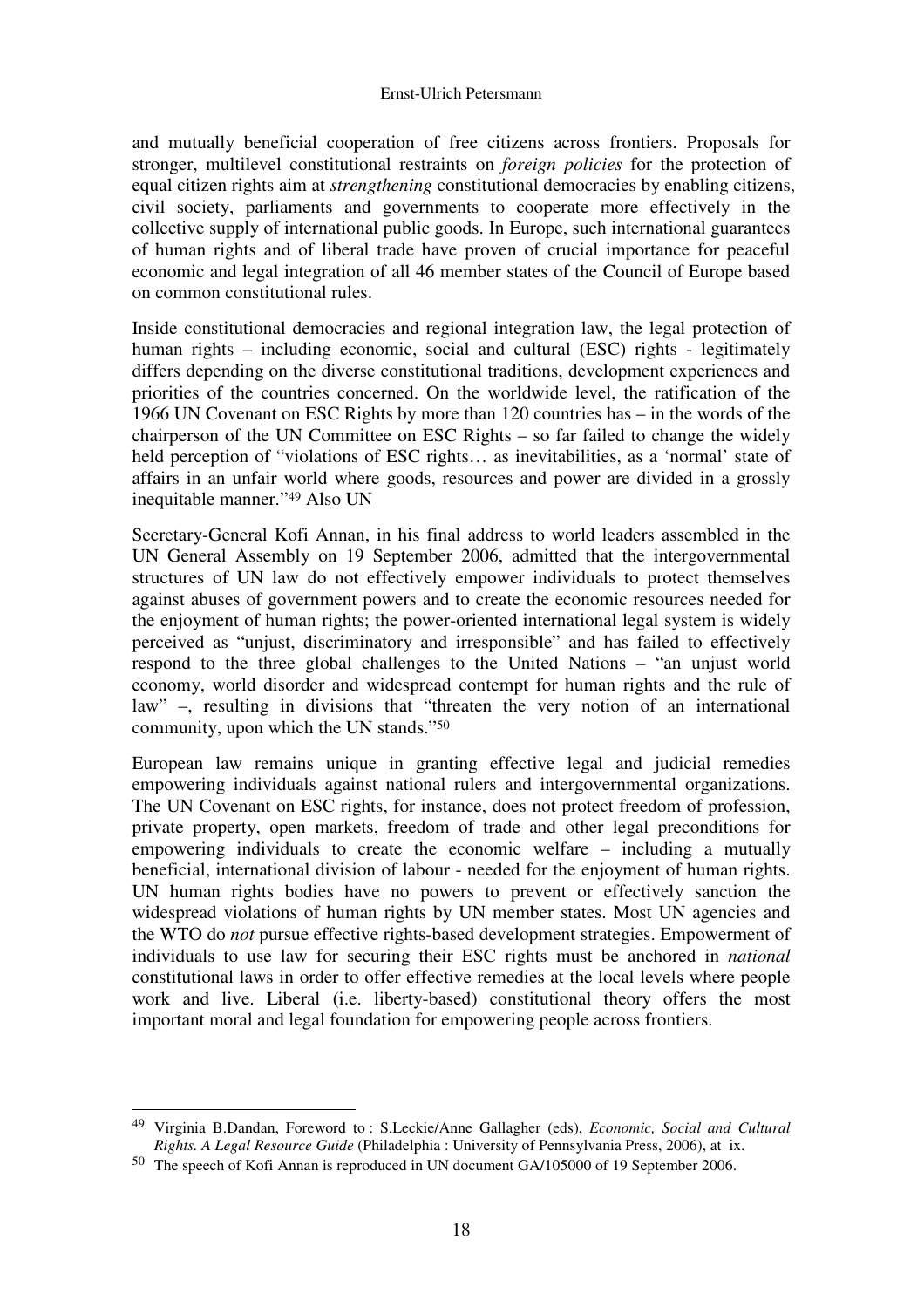A clarification of the constitutional foundation of human rights is the necessary first step in challenging the persistent neglect of ESC rights by many governments and most international organizations. Even inside Europe, the interaction between constitutional law and human rights legitimately differs among countries and among the regional organizations in Europe (such as the EC, the European Free Trade Area, the Council of Europe). The elaboration of the European Charter of Fundamental Rights and of the Treaty Establishing a Constitution for Europe (TCE) confirms that social and intergovernmental agreement on multilevel constitutional safeguards of human rights depends on clarifying the underlying value premises, such as the need to reconcile state sovereignty, popular sovereignty and individual sovereignty through multilevel constitutionalism (discussed above in Sections I to III). The following section addresses three propositions for extending rights-based, multilevel constitutionalism to an international "social market economy" and "cosmopolitan democracy":

- *First*, the synergies between constitutional rights and human rights need to be strengthened by grounding both on respect for human dignity and human liberty rights in conformity with modern theories of justice.
- *Second*, the more distant regional and worldwide governance institutions operate from their citizens, the less effective *procedural* citizen rights for democratic participation, representation and control risk becoming in multilevel economic governance. A social international market economy, and a complementary cosmopolitan democracy, must be founded on stronger *substantive*, constitutional rights empowering citizens to engage in mutually beneficial private cooperation across frontiers and regulating the international division of labour through integrted networks of national and international rulemaking, administration and courts.
- *Third*, rights-based multilevel constitutionalism must be progressively extended bottom-up and requires more comprehensive processes of weighing and balancing rights and obligations of governments and of individuals in the interpretation and application of international economic law by governments and courts at national and international levels.

## Rights-Based Constitutionalism: The *ius cogens* core of human rights

j

Human rights and other constitutional rights serve complementary functions: they empower individuals by actionable rights and serve as "balancing principles" for "optimizing" rights and obligations depending on the particular circumstances. <sup>51</sup> Rights-based constitutionalism, and the human rights guarantees in democratic constitutions, differ from republicanism (e.g. in ancient Greece, classical Rome, the

<sup>51</sup> On these dual functions of human rights and other constitutional rights as *rules*, as well as *principles* for optimizing rules depending on what is factually and legally possible in the particular circumstances, see Robert Alexy, *A Theory of Constitutional Rights* (Oxford University Press 2002), chapter 3. Article I-9, para.3 of the TCE acknowledges these dual functions in the following terms: "Fundamental rights, as guaranteed by the European Convention for the Protection of Human Rights and Fundamental Freedoms and as they result from the constitutional traditions common to the Member States, shall constitute general principles of the Union's law."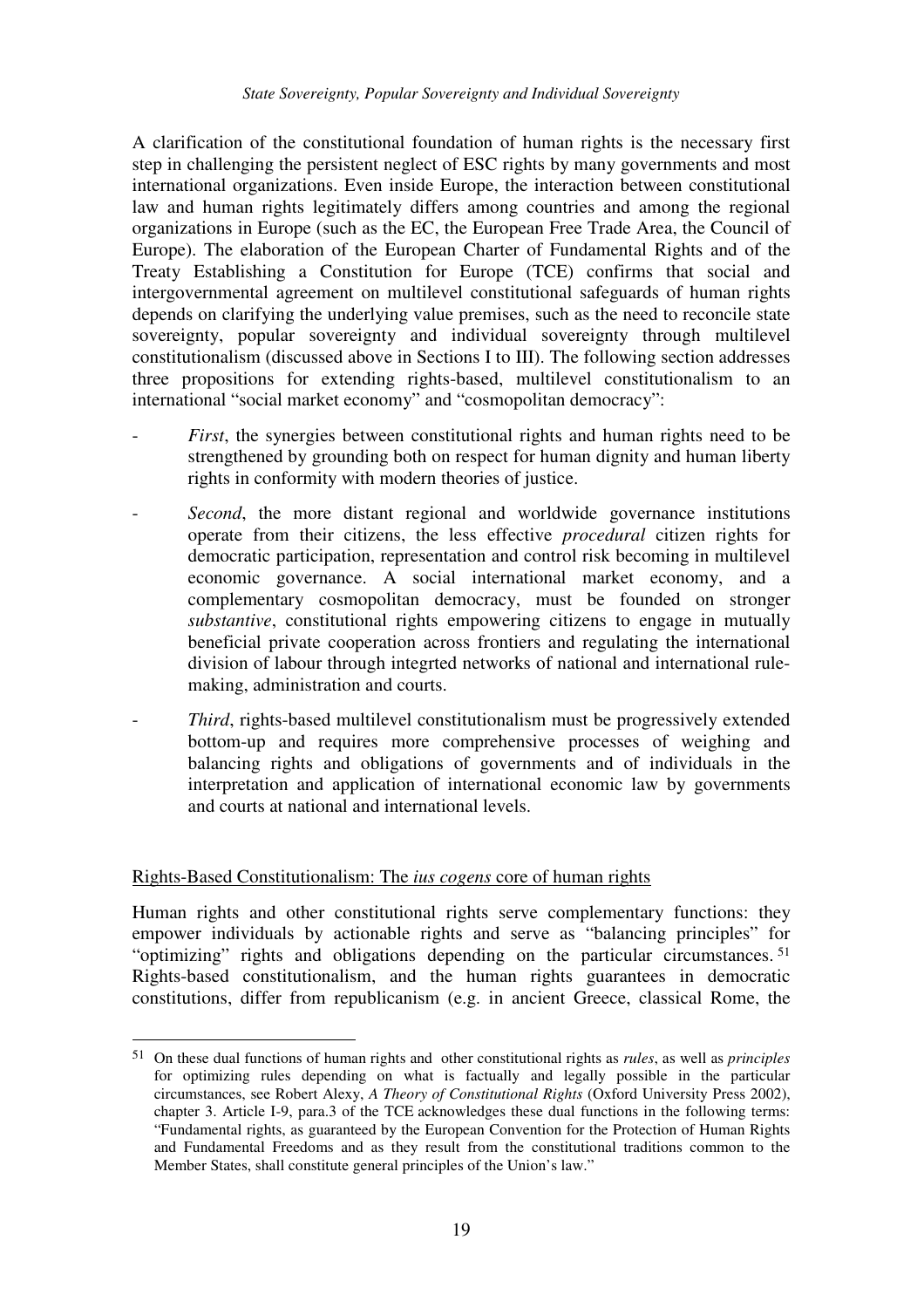Italian Renaissance republics) by their *contractual* justification (rather than e.g. Aristotelian justifications) of democratic polities and of constitutional constraints on government powers in order to secure man's freedom. Modern theories of justice (from I.Kant to J.Rawls) recognize maximum equal legal freedom of all human beings as the "first principle of justice". <sup>52</sup> Human rights theories and rights-based, modern constitutional theories - notably since the American and French revolutions in the  $18<sup>th</sup>$ century and the post-war, rights-based constitutional law in Europe – are rooted much more in *normative individualism* than it is the case in many other countries, whose constitutional traditions remain influenced by historical power struggles for "mixed constitutions" and by constitutional privileges of monarchs, Houses of Lords, churches or of other previous rulers (e.g. communist parties) limiting equal individual rights.

My own publications have construed the recognition – in German and European constitutional law and UN human rights instruments - of human dignity as the source of inalienable human rights in accordance with the Kantian concept of human dignity (e.g. as the moral and rational capacity of human beings of exercising one's freedom of choice in a "just" manner respecting the equal autonomy and maximum equal freedom of all others). <sup>53</sup> According to Kant, respect for human dignity and justice require treating human beings as ends in themselves, respecting their moral choices, and protecting maximum equal freedom of individuals through ever more precise, national, international and cosmopolitan constitutional rules. <sup>54</sup> As everybody "may seek his happiness in whatever way he sees fit, so long as he does not infringe upon the freedom of others to pursue a similar end which can be reconciled with the freedom of everyone

<sup>52</sup> On differences between Kantian and Rawlsian principles of justice see Petersmann (note 7 above).

<sup>53</sup> According to Immanuel Kant, "freedom constitutes man's worth", and "freedom (independence from the constraints of another's will) insofar as it is compatible with the freedom of everyone else in accordance with a universal law, is the sole and original right that belongs to each human being by virtue of his humanity" (cf. I.Kant, The Metaphysics of Morals, in: I.Kant, Political Writings (ed. by H.Reiss), 1977, at 136). According to Kant, equality and all other human rights derive from this universal birthright of freedom. Justice requires, according to Kant, exercising one's freedom in accordance with the moral "categorical imperative" that individuals and a just constitution must allow the "greatest freedom" for each individual along with "the most precise specification and preservation of the limits of this freedom so that it can coexist with the freedom of others". Kant defines law ("Recht") as "the sum total of those conditions within which the will of one person can be reconciled with the will of another in accordance with a universal law of freedom"; Kant follows from his moral "categorical imperative" that "every action which by itself or by its maxim enables the freedom of each individual's will to co-exist with the freedom of everyone else in accordance with a universal law is *right*" (Kant, at 133).

<sup>54</sup> On Kant's moral "categorical imperatives" for acting in accordance with universal laws ("Act only in accordance with that maxim through which you can at the same time will that it become a universal law"), for respecting human dignity by treating individuals and humanity as ends in themselves ("So act that you use humanity, whether in your own person or that of another, always at the same time as an end, never merely as a means"), and for respecting individual autonomy ("the idea of the will of every rational being as a will giving universal law") and individual right ("Any action is right if it can coexist with everyone's freedom according to a universal law"), see also A.W.Wood , *Kant's Ethical Thought*, (Cambridge University Press, 1999). On Kant's social and historical theories of the antagonistic human nature promoting market competition and constitutional "rules of justice", and on Kant's moral imperative of transforming the "lawless freedom" in the state of nature into lawful freedom through ever more precise national, international and cosmopolitan constitutional rules see also: E.U. Petersmann, How to Constitutionalize International Law and Foreign Policy for the Benefit of Civil Society?, in: Michigan Journal of International Law 20 (1999), 1-30.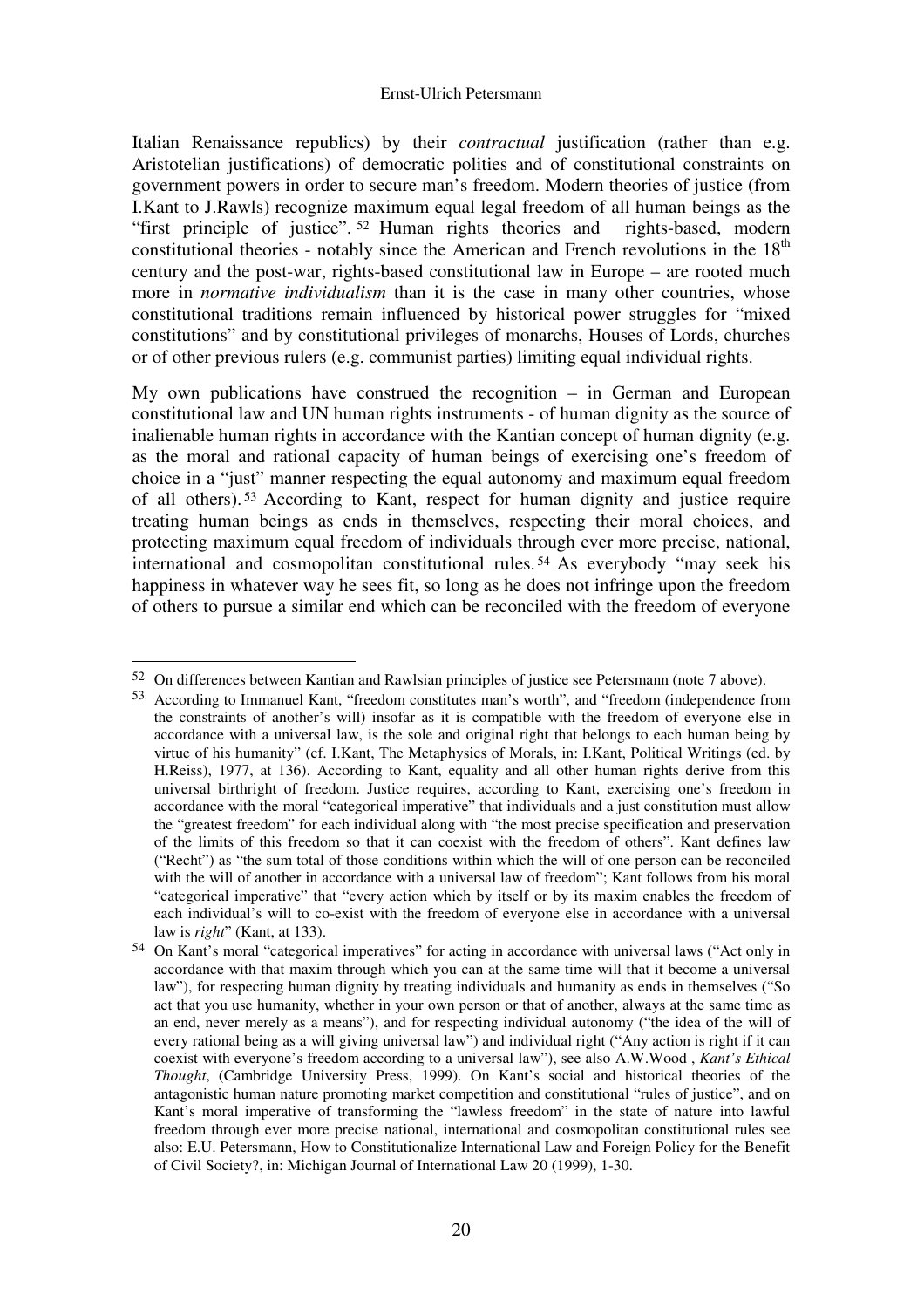else within a workable general law" <sup>55</sup> , treating a person as an end-in-herself and respecting her freely chosen objectives require legal protection of a human right to maximum equal freedom in the economic area no less than in other areas of human cooperation. For only the individual himself can know, and decide on, his own ends and personal self-development. Hence, human dignity and human liberty are indivisible, as recognized in the 1993 Vienna Declaration adopted by the World Conference on Human Rights: "All human rights are universal, indivisible and interdependent and interrelated."56 The ECJ has acknowledged that respect for human rights is a condition of the lawfulness of EC acts.57 The ECtHR has likewise recognized in a series of judgments that the human rights guarantees of the ECHR also apply whenever states implement intergovernmental rules adopted in international organizations. <sup>58</sup> National and international human rights increasingly limit foreign policy powers even if they are being exercised collectively in intergovernmental organizations. Yet, contrary to the reasoning of the EC Court of First Instance in the *Kadi* and *Yusuf* judgments which declined jurisdiction to review UN Security Council resolutions in the light of European human rights, judicial protection of the broader constitutional and human rights guarantees in European constitutional law should not be abandoned in favour of the more limited *ius cogens* core of UN human rights limiting the powers of the UN Security Council.<sup>59</sup>

<sup>55</sup> Kant, On the Common Saying: This May be True in Theory, but it does not Apply in Practice (note 53, at 74).

<sup>56</sup> Paragraph 5 of the Declaration, reproduced in: *The UN and Human Rights* 1945-1995 (New York: UN 1995), at 450.

<sup>57</sup> See above note 9.

<sup>58</sup> See Case *Bosphorus v Ireland*, ECtHR Grand chamber judgment of 30 June 2005 (note 9): "a Contracting Party is responsible under Article 1 of the Convention for all acts and omissions of its organs regardless of whether the act or omission in question was a consequence of domestic law or of the necessity to comply with international legal obligations"…(para.153). "In … establishing the extent to which State action can be justified by its compliance with obligations flowing from its membership of an international organisation to which it has transferred part of its sovereignty, the Court has recognised that absolving Contracting States completely from their Convention responsibility in the areas covered by such transfer would be incompatible with the purpose and object of the Convention"… (para.154). "State action taken in compliance with such legal obligations is justified as long as the relevant organisation is considered to protect fundamental rights, as regards both the substantive guarantees offered and the mechanisms controlling their observance, in a manner which can be considered at least equivalent to that for which the Convention provides" (para.155).

<sup>59</sup> Article 53 of the VCLT defines a "peremptory norm of general international law" as "a norm accepted and recognized by the international community of States as a whole as a norm from which no derogation is permitted and which can be modified only by a subsequent norm of general international law having the same character." The *ius cogens* core of UN human rights is smaller than that of European human rights and constitutional law. In the *Kadi* and *Yusuf* cases (note 8), the Court of First Instance examined the consistency of sanctions imposed by the UN Security Council and EC implementing regulations only with regard to the *ius cogens* core of UN human rights to make use of one's property, the right to a fair hearing and the right to an effective judicial remedy; the Court claimed that it had no jurisdiction to examine whether the EC implementation of the UN sanctions was also consistent with the broader guarantees of fundamental rights in European Community law. The legal consistency of the listing of alleged terrorist groups with European human rights law was also challenged in the ECtHR which elaborated a concept of presumed compliance of the EC with the ECHR: "the Court finds that the protection of fundamental rights by EC law can be considered to be… "equivalent"… to that of the Convention system" (ECtHR decision of 23 May 2002 on Application No 6422/2002, para. 165); judge Ress rightly emphasized in his concurring opinion that the "concept of a presumption of convention compliance should not be interpreted as excluding a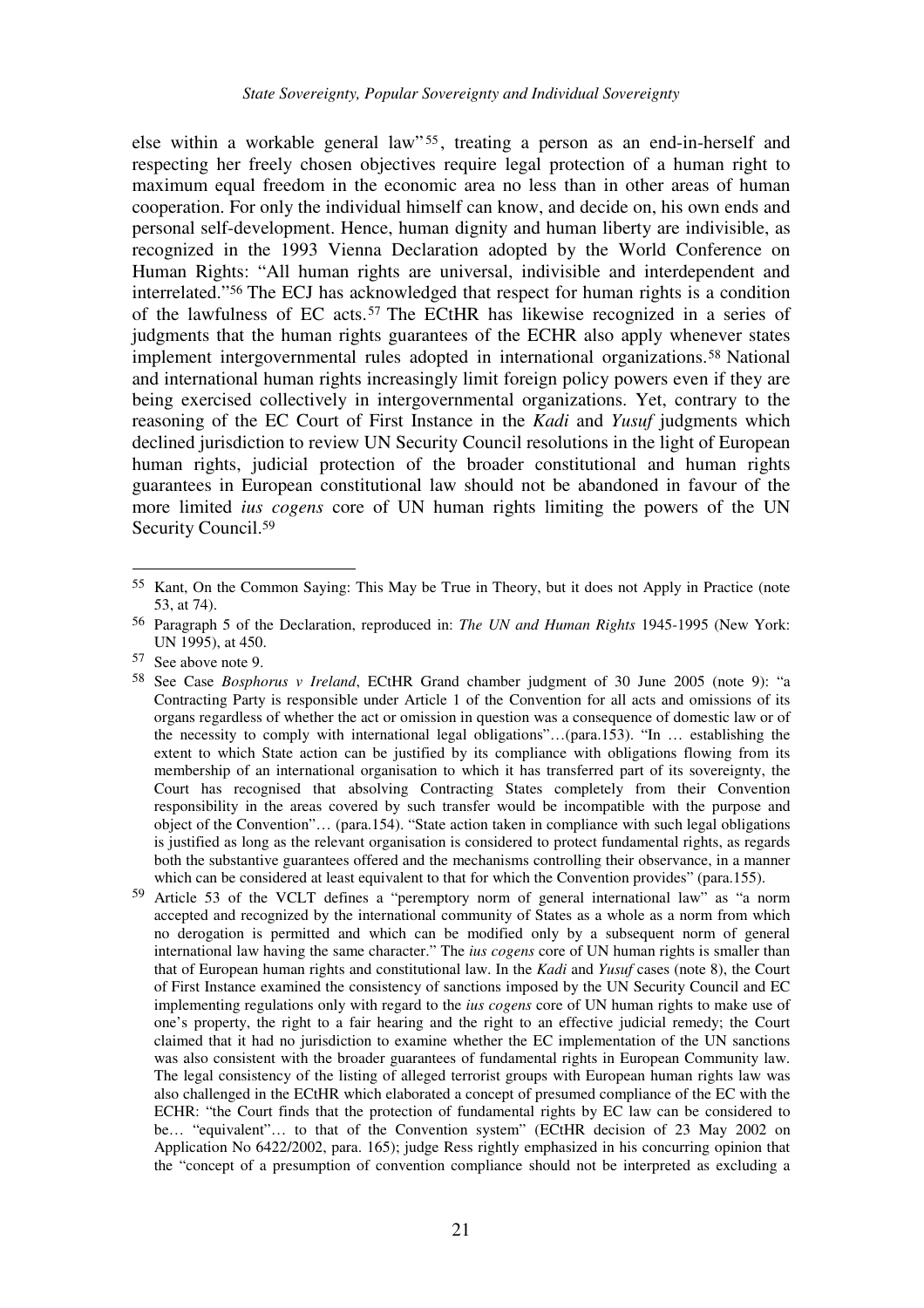## Constitutional Protection against Arbitrary Interference in Individual Freedom: A General Right to Liberty?

A general constitutional right to liberty (as recognized in Article 2:1 of the German Basic Law) protects the legal autonomy of citizens by means of individual rights and legal protection against arbitrary interference in "negative liberties" (i.e. legal freedom of action), including against restriction of individual freedom resulting from *multilevel* governance and from *international* rules adopted in distant intergovernmental organizations.60 The constitutional commitment to respect for human dignity (e.g. as recognized in the German Basic Law, the EU Charter of Fundamental Rights, UN human rights instruments), and the constitutional guarantees of civil, political, economic, social and cultural human rights, recognize that negative liberty is a necessary but insufficient condition of human dignity; it must be complemented by specific "positive liberties" in order to effectively empower individuals and their personal self-development. <sup>61</sup> Comprehensive constitutional guarantees of individual access to courts (as e.g. in German law) protect individual liberty against arbitrary legislative and administrative restrictions by offering judicial review based on principles of proportionality and balancing of all constitutional rights and principles.<sup>62</sup>

Of course, constitutional guarantees of a general right to liberty and of fundamental "market freedoms" (as protected in EC law) are not recognized in many constitutional democracies which never suffered from dictatorship (as in Germany) and never secured international democratic peace by multilevel constitutional law (as among the 25 EC member states), including legal and judicial guarantees of international "free movement of persons, services, goods and capital, and freedom of establishment" as "fundamental freedoms" (Article I-4 of the 2004 TCE). It has been argued, for example, that the common law, while protecting specific liberties, does not give any weight to liberty in general;63 and that in "mature constitutional systems, for example in the United States, Canada and Australia", neither individual economic freedom nor other individual rights are "a matter considered essential to constitutionalization in the received tradition of

case-by-case review by this Court of whether there was really a breach of the Convention" (para.2 of the Opinion).

 $60$  On the constitutional protection in Germany of a general right to liberty, complemented by specific constitutional liberty rights and other civil, political, economic, social and cultural rights, see Alexy (note 51), notably chapter 7. On the constitutional protection of human rights against multilevel governance interferences in the EC see, e.g., the *Yusuf case* (note 8 above) concerning decisions of the UN Security Council freezing the bank accounts of alleged terrorists.

<sup>&</sup>lt;sup>61</sup> The German Constitutional Court recognizes a human right to respect and protection of human dignity and focuses "on an understanding of the human being as an intellectual and moral creature capable of freely determining and developing itself. The Basic Law conceives of this freedom not as that of an isolated and autonomous individual, but as that of an individual related and bound to society" (Bundesverfassungsgericht Entscheidungen Vol. 45, 187, at 227). This reconciliation of the principle of negative liberty with the social interdependence of the individual is explained by the Court in the following terms: "the individual must submit himself to those limits on his freedom of action which the legislature sets in order to maintain and support social co-existence within the limits of what is generally acceptable according to the relevant subject-matter, and so long as the independence of the person remains guaranteed" (Bundesverfassungsgericht Entscheidungen Vol. 4, 7, at 16).

<sup>62</sup> See: Alexy (note 51), chapter 7.

<sup>63</sup> Cf. T.T.S.Allan, Law, *Liberty and Justice* (Oxford : Clarendon Press, 1993), at 135-143.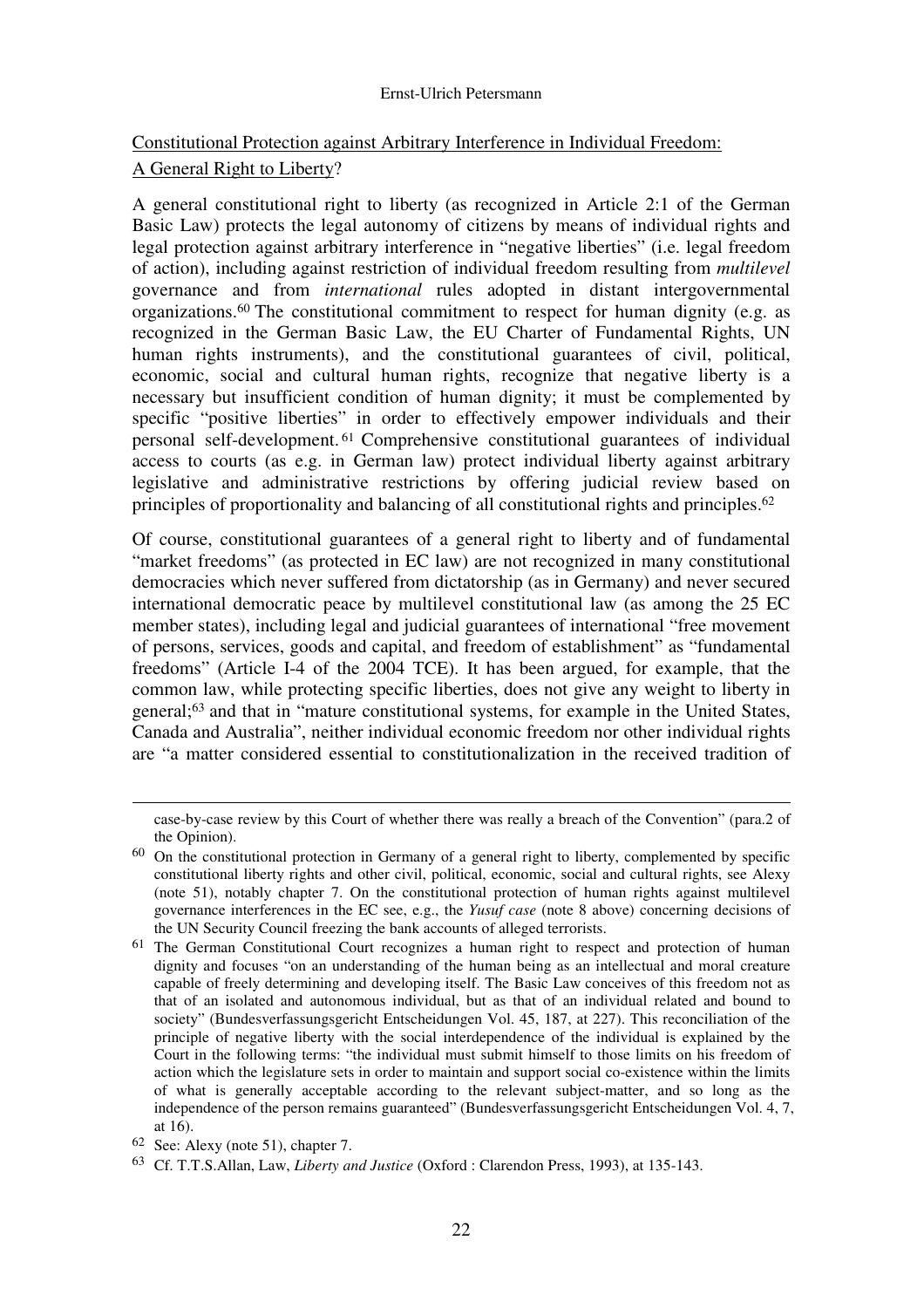constitutionalization."64 US constitutional law protects individual economic freedom and a common market, *inter alia*, by constitutional requirements of a legal basis for governmental restrictions of individual liberty, rather than by a general individual right to liberty. <sup>65</sup> As US constitutional, antitrust and economic law effectively protect a common market inside the US, most US lawyers see no need for the kind of judicial review by US courts of national governmental restrictions of economic freedom as it is practiced, e.g., by the German Constitutional Court, the EC Court and by the WTO Appellate Body.

From the perspective of citizens, constitutional protection of a general right to liberty may offer more effective legal and judicial remedies vis-à-vis multilevel governance in distant international organizations. For instance, it extends the substantive scope of constitutional rights protection and requires the justification of all governmental restrictions of individual liberty. As human and constitutional rights also express objective, constitutional principles that must be taken into account in the whole legal order, a general right to liberty may influence the burden of proof in the balancing of competing constitutional rights, obligations and principles. <sup>66</sup> Even though national constitutional traditions may legitimately differ from country to country, there are important arguments for basing legal and judicial remedies against abuses of multilevel governance powers on the principle that multilevel governance restrictions of individual freedom require constitutional justification and judicial remedies.

The WTO dispute settlement rules and practices – such as that WTO Members have a right to complain under the WTO dispute settlement system without proving a "legal interest"67, and that violations of WTO rules are presumed to "nullify" treaty benefits (e.g. reasonable expectations of non-discriminatory conditions of trade competition) $68$ are based on principles similar to those of constitutional protection of a right to liberty. The progressive evolution of the core of inalienable human rights into *ius cogens*, and the increasing recognition of the dual nature of human rights – i.e. as *individual constitutional rights* as well as *objective constitutional principles* for the mutual balancing and "optimizing" of other constitutional rights and obligations (e.g. by means

<sup>64</sup> Deborah Z. Cass (note 31), at 168, 176, 191.

<sup>65</sup> Cf. F.L.Morrison/R.E.Hudec, Judicial Protection of Individual Rights under the Foreign Trade Laws of the United States, in: M.Hilf/E.U.Petersmann (eds), *National Constitutions and International Economic Law* (Deventer: Kluwer 1993), 91-133, at 92 f.

<sup>66</sup> For a discussion of the German Constitutional Court case-law on the general right to liberty as protecting "human freedom of action in the widest sense", subject to the broad constitutional limitation clause, see Alexy (note 51), chapter 7. In view of Article 93:1 German Basic Law on "constitutional complaints, which can be raised by anyone on the grounds that their constitutional rights … have been infringed by a public authority", the German Constitutional Court has held: "Everyone can allege by way of constitutional complaint that a law limiting his freedom of action does not belong to the constitutional order because it infringes (either procedurally or substantively) individual provisions of the Constitution or general constitutional principles and thus that it infringes his constitutional right under Article 2:1 Basic Law" (Bundesverfassungsgericht Entscheidungen Vol.6, 32, at 41).

<sup>67</sup> In the WTO dispute over the European Communities import restrictions on bananas, the European Communities claimed that the United States had no 'legal right or interest' to sue as it did not export any bananas (Panel Report, *EC – Bananas III*, WT/DS27/R/USA, para. II.21). The Appellate Body confirmed the finding by the Panel that the DSU did not require a 'legal interest to sue' (Appellate Body Report, *EC – Bananas III*, WT/DS27/AB/R, para. 132).

<sup>68</sup> Cf. E.U.Petersmann, *The GATT/WTO Dispute Settlement System* (Deventer: Kluwer 1997), 142 ff.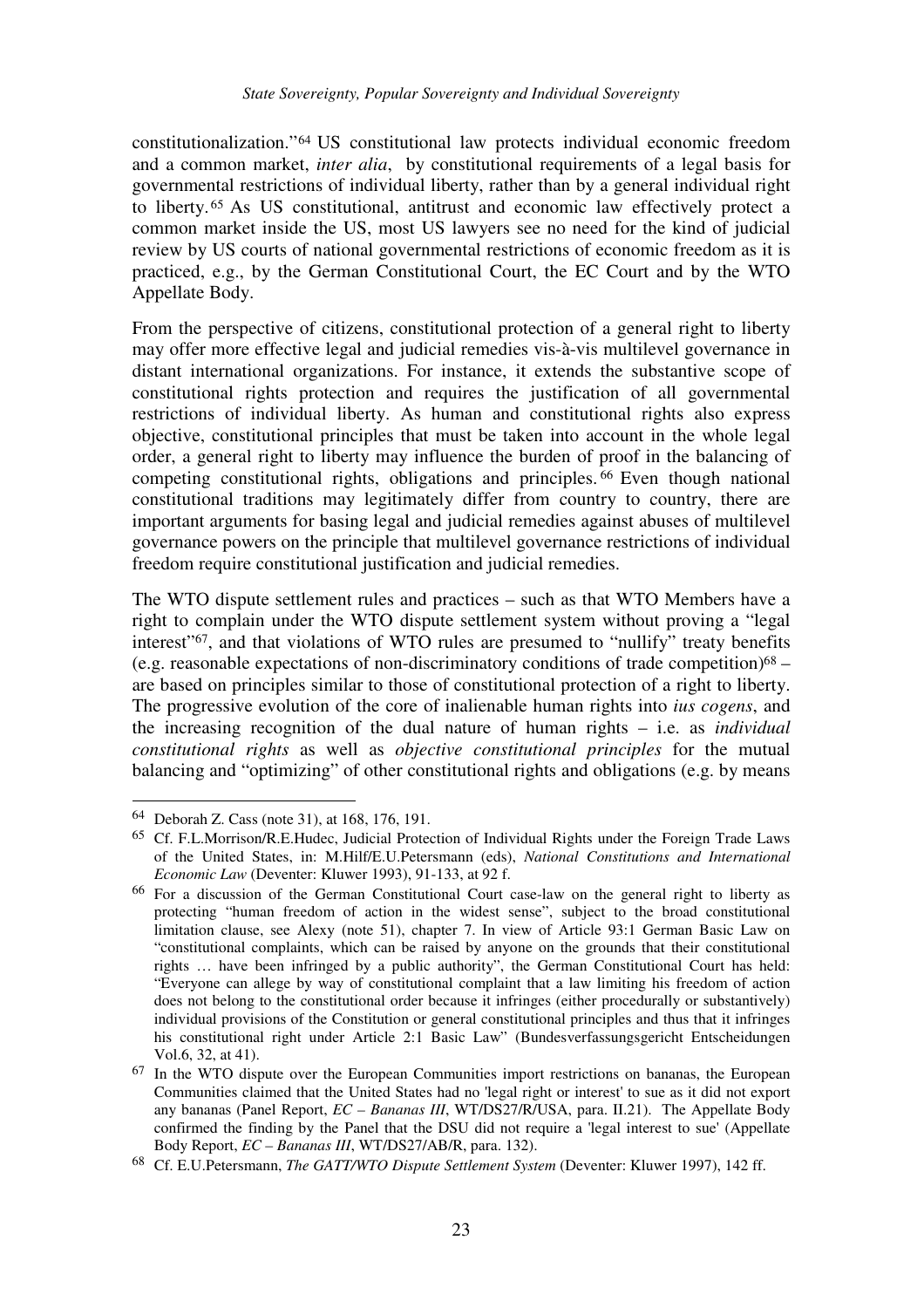of proportionality requirements) - support the claim that intergovernmental guarantees of private freedom might constitute not only *intergovernmental rights*, but may also justify legal and judicial protection of *private freedoms* based on domestic constitutional rights to liberty and constitutional requirements to exercise governance powers in "strict observance of international law" (Article I-3, para.4 TCE). Such interpretations of constitutional rights to freedom (e.g. in German and EC constitutional law) in conformity with self-imposed *international* guarantees of freedom (such as GATT's customs union rules and their incorporation into the EC Treaty) have nothing to do with the proposition of a human right to free trade.<sup>69</sup>

## Procedural and Participatory Citizen Rights vis-à-vis Multilevel Governance

From a human rights perspective, individuals and their elected representatives constitute not only "peoples" and democratic states, but – through the intermediary of their state agents – also intergovernmental organisations as a necessary "fourth branch of governance".70 None of these various forms of collective governance institutions has a constitutional mandate to disregard or violate human rights. The legitimacy of international organisations (such as the UN, the WTO and the EU) depends on respect for, and promotion of human rights. Yet, at international levels - far away from the local communities in which citizens live and co-operate, and far away also from national parliaments - intergovernmental rules and procedures inevitably suffer from "democratic deficits" compared to local and national democratic processes and parliamentary decision-making. It remains an important task to strengthen the democratic accountability of multilevel governance as well as legal and judicial remedies against abuses of foreign policy powers.

UN human rights instruments recognize that human rights need to be protected and mutually balanced through democratic legislation, and that "everyone has the right to take part in the government of his country, directly or through freely chosen representatives" (Article 21:1 UDHR); "(t)he will of the people shall be the basis of the authority of governments; this will shall be expressed in periodic and genuine elections which shall be by universal and equal suffrage and shall be held by secret vote or by equivalent free voting procedures" (Article 21:3 UDHR). These core guarantees of a

<sup>69</sup> P.Alston and D.Cass have imputed to me the absurd views "that the WTO agreements consist of a series of human rights" (Cass, note 31, at 146); "that the WTO has direct effect" (at 147); that "any state attempts to deny that possibility are not legally binding" (at 148); and that my support for a "human rights approach to international trade" is "fixated on only one category of human rights, namely individual economic rights" (at172). Alston and Cass overlook that my arguments for protecting freedom of trade are based on constitutional rights to liberty (e.g. in German and EC law) and on the EC legal obligations to respect the GATT and WTO guarantees of freedom of trade. My proposal to interpret – inside the EC - the "human right to liberty" (e.g. in Article II-66 EU Charter of Fundamental Rights, Article 3 UDHR) more broadly than it is done in common law countries follows from my Kantian definition of the "first principle of justice" (cf. Petersmann, note 7); it aims at avoiding gaps in human rights law (e.g. the lack of UN human rights provisions protecting freedom of profession and freedom of contract). I have opposed a "human right to free trade" as running counter to the "indivisibility" of human rights and to the necessary balancing of liberty rights with all other human rights and constitutional rights.

<sup>70</sup> See Petersmann (note 18).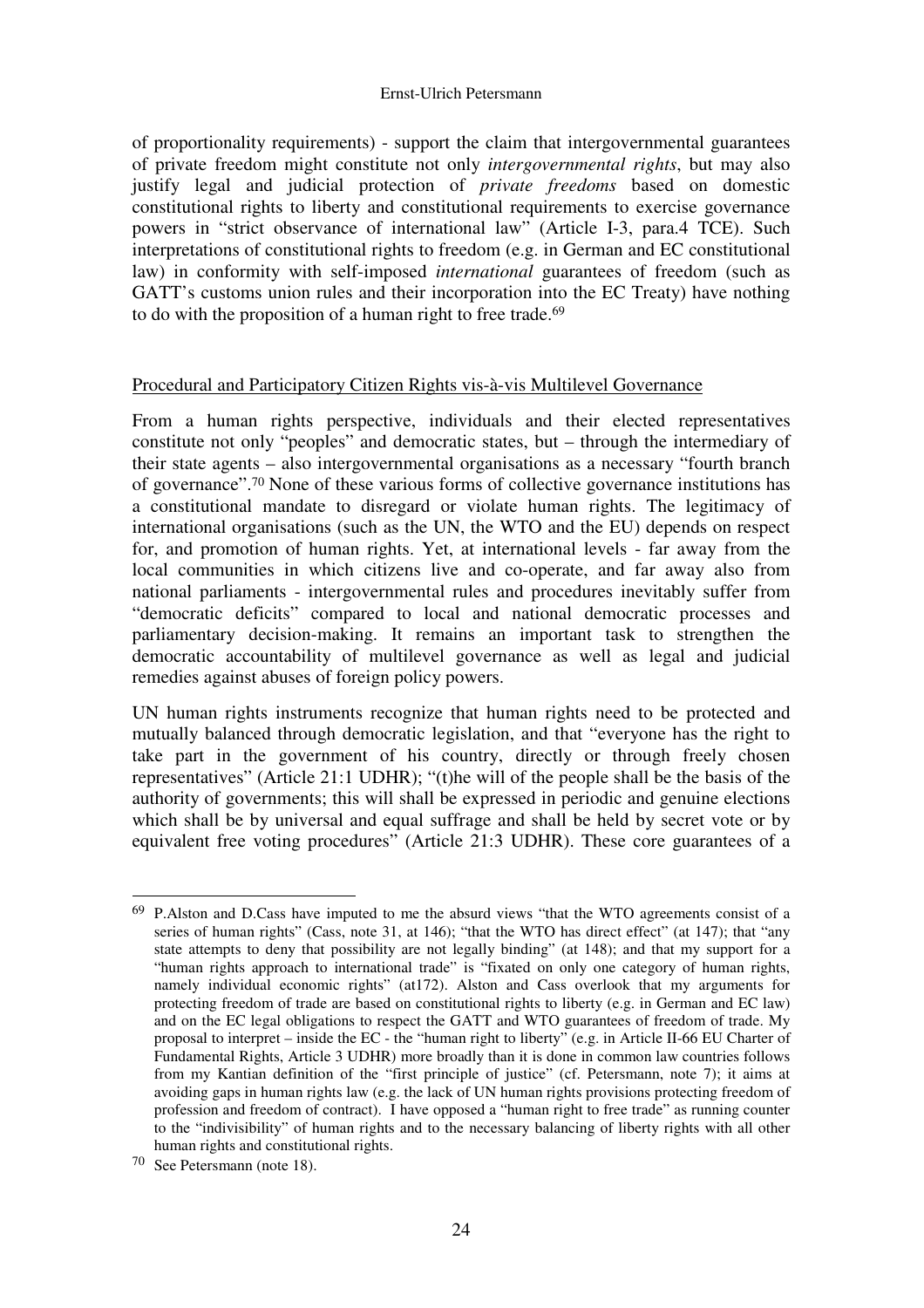human right to democratic governance<sup>71</sup> focus on national rather than international governance; but UN human rights instruments also recognize a human right "to a social and international order in which the rights and freedoms set forth in this Declaration can be fully realised" (Article 28 UDHR). Just as European constitutional law commits EU member states to respect for "representative democracy" (Article I-46 TCE) and "participatory democracy" (Article I-47 TCE) at national and European levels, so does the realization of UN human rights require stronger safeguards for participatory, representative and deliberative democracy in multilevel trade governance.

Democratic control by citizens and by national parliaments of international bureaucratic bargaining in distant, intergovernmental organisations is – for numerous reasons - far more difficult than in domestic political processes.<sup>72</sup> For example, national parliaments and civil society groups often complain of the "information asymmetries" which result from intergovernmental rule-making by bureaucratic networks in non-transparent, intergovernmental organisations without effective parliamentary participation and effective democratic control by public opinion and civil society (for example, insufficiently "inclusive" decision-making without participatory and/or consultative rights of non-governmental groups that may be affected by intergovernmental decisions). Such democratic concerns increase if intergovernmental negotiations (for example, in the WTO) are strongly influenced by powerful interest groups (for example, agricultural, textile and steel lobbies); take place behind closed doors without adequate "deliberative democracy"; do not refer to human rights in the international negotiations and balancing processes; and may lead to comprehensive "package deals" (like the 1994 WTO Agreement) which can hardly be re-opened at the request of a single national parliament, or at the request of a few WTO members in the consensusbased WTO decision-making processes, once the international negotiations have been closed.

## Substantive Citizen Rights in Multilevel Economic Governance

-

Human rights and democratic procedures can be combined in many ways which legitimately differ among countries. Yet, the more remote governance institutions operate far away from the citizens affected by intergovernmental regulation (e.g. in the EU, UN and the WTO), the less effective procedural citizen rights for democratic participation and representation risk becoming, and the more important are the legal and judicial protection of substantive rights (like the "market freedoms" and other fundamental rights protected by the EC Court). It is therefore to be welcomed that, even

<sup>71</sup> On the emerging "human right to democratic governance", see, for example, T.M. Franck, The Emerging Right to Democratic Governance, (1992) 86 *American Journal of International Law* (AJIL), 46-91; G.H. Fox & B.R. Roth (eds), *Democratic Governance and International Law*, (Oxford: OUP, 2000); E. Stein, 'International Integration and Democracy: No Love at First Sight', (2001) 95 *AJIL* 489-532. On the recognition and promotion of human rights by international organizations, see: "Interdependence between democracy and human rights", Report of the Office of the High Commissioner for Human Rights, E/CN.4/2004/54 of 17 February 2004.

<sup>72</sup> See the comparative study of the control of trade policies by 11 parliaments in : *The Role of Parliaments in Scrutinising and Influencing Trade Policy*, European Parliament (PE 370-166v01-00) December 2005 (the study suggests that, with the exception of the Swiss Parliament and US Congress, most parliaments do not appear to control trade policy and WTO rule-making effectively).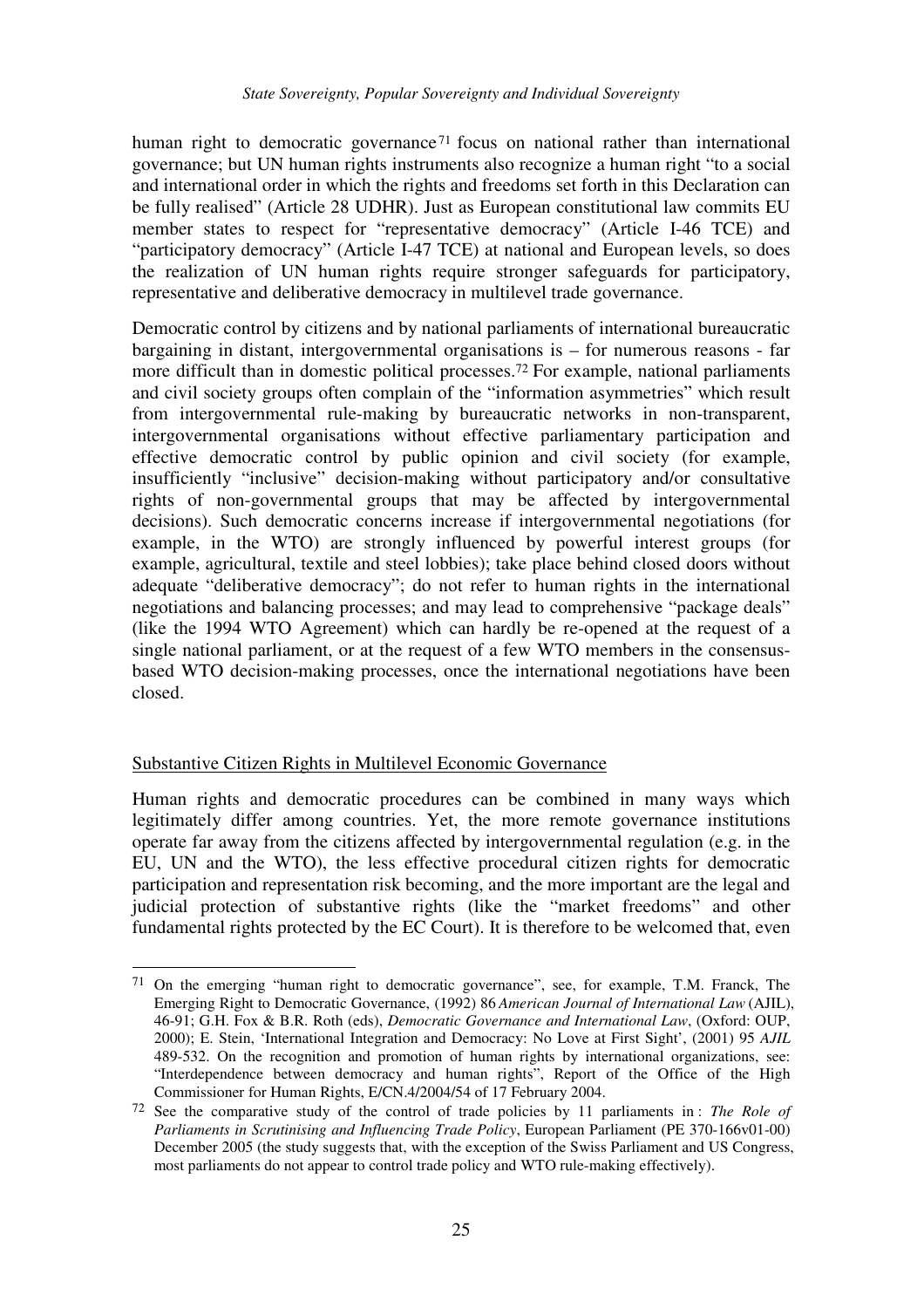though the EC and EU Treaties continue to be drafted primarily in terms of rights and obligations of governments, the Union is explicitly

- "founded on the values of respect for human dignity, freedom, democracy, equality, the rule of law and respect for human rights", without reference to sovereignty;<sup>73</sup> and
- the EU Charter of Fundamental Rights protects general and specific dignity rights (Title I), liberty rights (Title II), equality rights (Title III), solidarity rights (Title IV), citizen rights (Title V) and "rights to justice" (Title VI) that go beyond those in national constitutions and in UN law.74

As it was to be expected from the perspective of rights-based constitutional theory, European integration law and multilevel governance in the EU have proven to be most successful in those areas (like European competition law and common market law) where individual citizens and national courts were empowered to act as self-interested guardians of the rule of law and could directly enforce the legal obligations of EC institutions and national governments through domestic courts. *Vice versa*, those areas of Community law where EC citizens and national courts were prevented from directly enforcing the international obligations of the EC and of EC governments (like multilevel trade governance in the WTO) have remained characterized by frequent violations of the rule of law to the detriment of consumer welfare and the individual rights of EC citizens. Due to the pressures by the political EC organs and the judicial self-restraint by the ECJ, there has been only one single judgment by the EC Court establishing a violation by the EC of its international legal obligations since 195875, compared with more than 35 GATT and WTO dispute settlement findings of violations of GATT and WTO obligations by the EC and EC member states. The legal advocates of the EC Commission justify the frequent violations of the EC's WTO guarantees of freedom - even if EC violations of WTO rules had been formally established in legally binding WTO dispute settlement rulings and the "reasonable period of time" for implementing such rulings had long expired - by power-oriented, Machiavellian arguments that judicial protection by the ECJ of the EC citizens' reliance on respect for the rule of international law would be "naïve."<sup>76</sup>

l

<sup>73</sup> Article I-2 Treaty TCE (above note 27), which corresponds to Article 2 of the EU Treaty.

<sup>74</sup> The text of this Charter, first proclaimed by the European Parliament, the EU Commission and the EU Council in December 2000 (Official Journal of the EC, C 364/1-22 of 18 December 2000), has become Part II of the TCE (note 28).

<sup>75</sup> Case T-115/94, *Opel Austria*, C.M.L.R. 1997, 733.

<sup>76</sup> See Kuijper (note 29 above). At the request of the political EC institutions, the EC Court has refrained from reviewing the legality of EC acts in the light of GATT law for more than 30 years, even if the EC violations had been formally established in legally binding GATT and WTO dispute settlement rulings. Notwithstanding the longstanding EC jurisprudence that GATT and WTO obligations form an "integral part of the Community legal system" binding on all EC institutions and judicially enforceable vis-à-vis EC member states, the Court consistently denies "direct effects" of GATT and WTO rules as well as judicial protection of EC citizens and EC member states against violations of WTO rules by EC institutions. The EC Court's arguments against "direct applicability" rely on obvious misinterpretations of WTO rules (cf. Case T-69/00, *FIAMM*, December 2005, nyr: "applicants are wrong in inferring from Articles 21 and 22 of the DSU an obligation on the WTO Member to comply, within a specified period, with the recommendations and rulings of the WTO bodies") as well as on political arguments (like lack of international reciprocity, need to protect the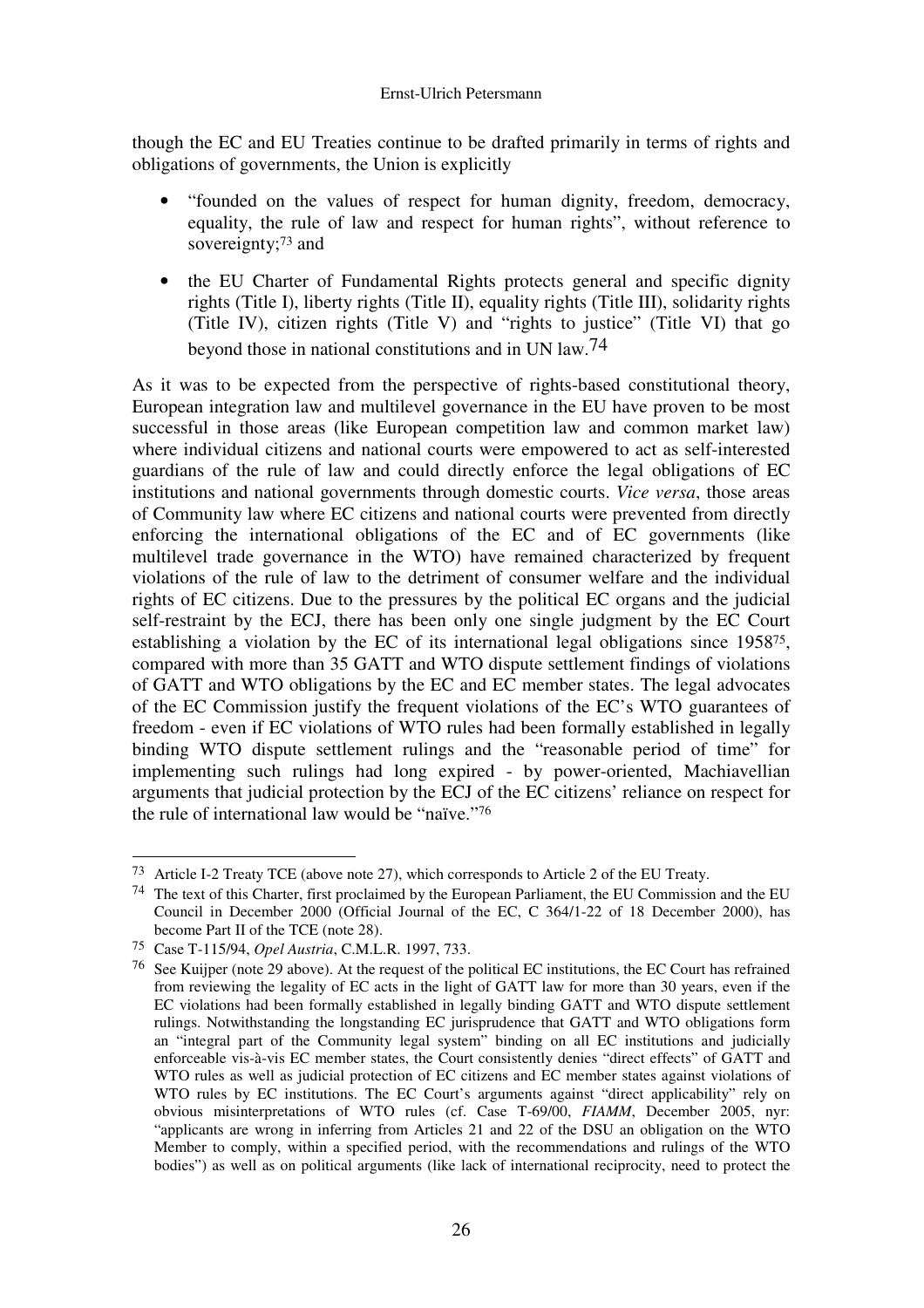In the field of the EU's common foreign and security policy, legal and judicial remedies are even more limited in the EU (cf. Article 46 EU Treaty) as well as in worldwide governance institutions. The more trade and foreign policies operate by "internal" restrictions of EU citizens (such as their freedom to buy foreign bananas, beef, genetically modified food), and the more European courts exercise judicial deference and – as in the recent *Kadi* and *Yusuf* cases – abdicate their judicial task of reviewing EC restrictions of individual freedom for their compliance with all EC obligations<sup>77</sup>, the less rule of law can be maintained inside the EU. Without rule of law, also democracy becomes illusionary in the EU's multilevel governance.78 The legally incoherent UN and WTO jurisprudence of the ECJ amounts to a "political question doctrine" which arbitrarily disregards the EC's WTO obligations and WTO dispute settlement rulings but gives legal primacy to UN resolutions as "supreme law, a supreme law offering virtually no guarantees of judicial review, at any level<sup>"79</sup>, without subjecting the domestic implementation of such UN resolutions and WTO obligations to effective judicial review inside the EC.

## Conclusion: Need for More Comprehensive 'Balancing' and Judicial Protection of Public and Private Rights and Obligations

As more and more countries adopt democratic constitutions and (inter)national legal and judicial guarantees limiting the powers of the rulers, the need for legislative, administrative and judicial "balancing" of rights and obligations, as well as of public and private interests, on the basis of "fair procedures" and "constitutional principles" (such as non-discrimination, necessity, proportionality) is increasingly recognized. This is particularly so in constitutional systems (like German and EC law) with broad liberty rights and constitutional requirements that restrictions of liberty must be constitutionally justifiable. National constitutional courts as well as international human rights courts acknowledge that human rights and other "fundamental rights" constitute *rules* as well as *principles* for reconciling ("optimizing") competing principles and rules

<sup>&</sup>quot;scope of manoeuvre" of the political EC bodies) that had been rejected as legally irrelevant by the EC Court in its *Kupferberg* judgment (Case 104/81, ECR 1982, 3659). The EC legal services support this judicial self-restraint vis-à-vis WTO law and welcome that also "the *Nakajima* doctrine has never really been applied … because this doctrine … (is) untenable on grounds of legal logic" (Kuijper, at 1340). In the *Kadi* and *Yusuf* judgments, the Court of First Instance claimed that UN Charter obligations prevail not only over other international legal obligations (cf. Article 103 UN Charter) but also over EU human rights law; this submission to UN law has been rightly criticized as amounting to "judicial abdication", cf. P.Eeckhout, Does Europe's Constitution Stop at the Water's Edge? Law and Policy in the EU's External Relations (Leuven: Europa Law Publishing, 2005): "The judicial abdication by the CFI means that, insofar as the resolutions are implemented by EC regulations, there can be no review by either the EU Courts or national courts" ... "Community law … becomes an instrument for turning UN resolutions into supreme law, a supreme law offering virtually no guarantees of judicial review, at any level".

<sup>77</sup> Cf. Kuijper (note 29) who claims that the ECJ should focus on the political "law in action" rather than the WTO "law in the books" (e.g. at 1332-34). In the *Kadi* and *Yusuf* judgments, the Court of First Instance held that the Court of First Instance has no jurisdiction to review the legal consistency of UN Security Council decisions freezing the bank accounts of alleged terrorists with EU fundamental rights guarantees (cf. Case T-306/01 (note 8 above), para. 272.

<sup>78</sup> Cf. P.Eeckhout (note 77), at 20: "In CFSP matters there is both a democratic and judicial deficit".

<sup>79</sup> Eeckhout (note 77), at 26.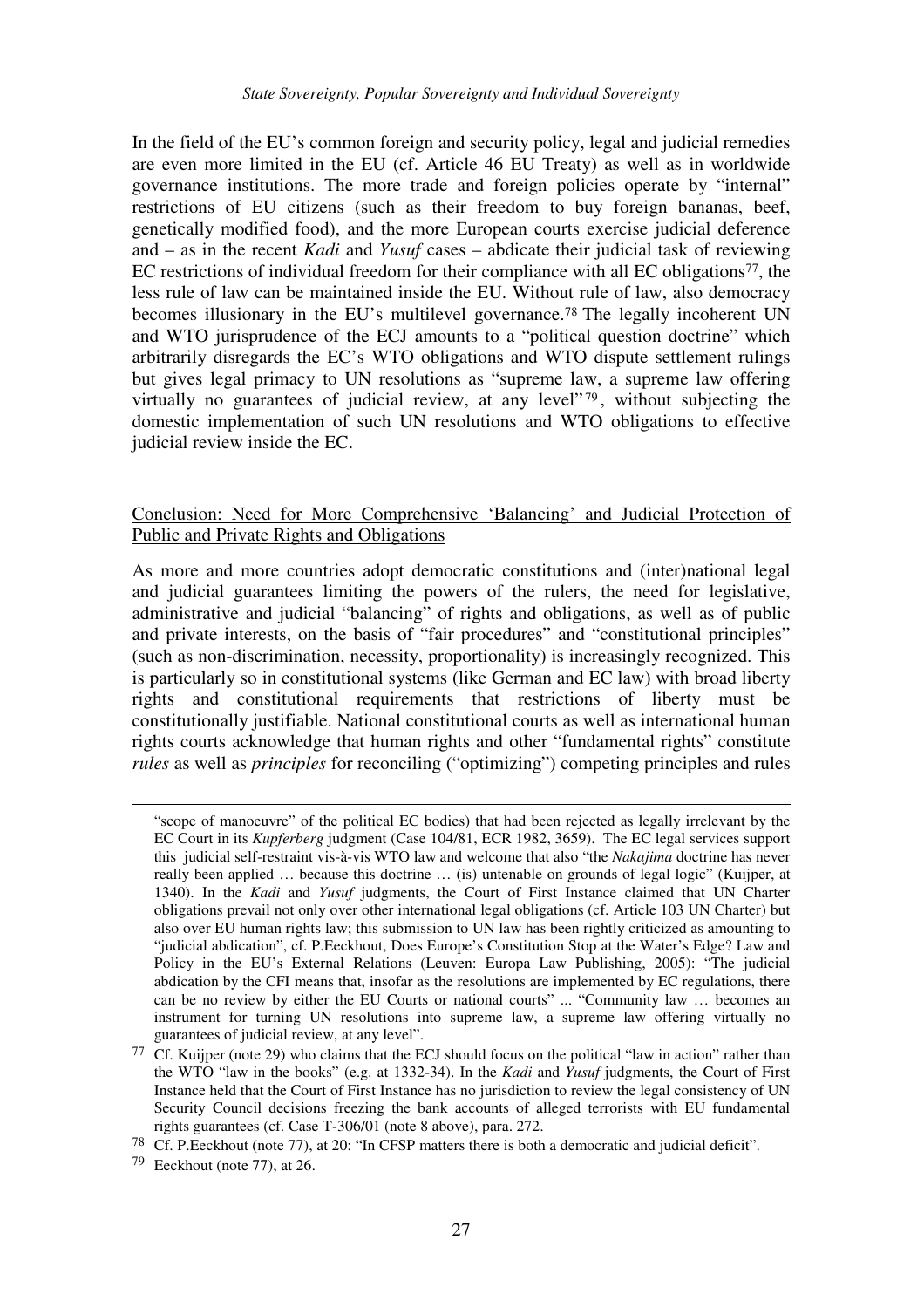relative to what is legally and factually possible in particular circumstances. Similarly, international economic courts (like the ECJ and the WTO Appellate Body) emphasize the need for "holistic" treaty interpretation balancing intergovernmental rights and obligations with broader constitutional principles; the requirement, in Article 31 VCLT, that "a Treaty shall be interpreted in good faith in accordance with the ordinary meaning to be given to the terms of the treaty in their context and in the light of its object and purpose", constitutes "one holistic rule"80, whose different elements (text, context, object and purpose) may be difficult to separate. The comprehensive UN reports analysing interrelationships and potential conflicts between human rights and international trade law suggest that human rights law and international and European trade law appear to be flexible enough in order to be interpreted and applied in mutually coherent ways.<sup>81</sup>

## **V. Struggles for Human Rights: American Constitutional Nationalism versus European Multilevel Constitutionalism**

The moral and democratic importance of complementing constitutional nationalism by multilevel constitutionalism for limiting abuses of foreign policy powers and protecting human rights more effectively in international law can be appreciated best by recalling the Kantian origins of multilevel constitutionalism. According to Kantian legal philosophy, the moral 'categorical imperative' of protecting human dignity and maximum equal freedoms of individuals through a 'universal law of freedom' requires *national*, *international* as well as *cosmopolitan* constitutional rights protecting individual freedom against abuses of power in all human relations (i.e. inside states, in intergovernmental relations, as well as in cosmopolitan relations among individuals and foreign governments). <sup>82</sup> The inevitable struggles for progressively extending such constitutional liberty rights also depend on democratic discourse in a communicating public that must transcend intergovernmental diplomacy and may eventually turn into a "cosmopolitan constituency" for the collective supply of global public goods (including multilevel constitutional guarantees of human rights).83 From a Kantian and European perspective, international law must be evaluated from the standpoint of human rights and must be transformed into an instrument for the constitutional protection of broadly

<sup>80</sup> This term was used already in the Panel report on US-Section 301 (WT/DS152/R), para.7.22. The Appellate Body has recently confirmed in *EC-Chicken Cuts*: "Interpretation pursuant to the customary rules codified in Article 31 of the Vienna Convention is ultimately a holistic exercise that should not be mechanically subdivided into rigid components" (WT/DS269,286/AB/R, para. 176, adopted in September 2005).

<sup>81</sup> See above notes 8-11 and 13 and related text.

<sup>82</sup> For a discussion of Kant's constitutional and cosmopolitan legal theories, and for a criticism of the lack of constitutional theory in public international law doctrine, see Petersmann (note 54).

<sup>83</sup> Such struggles inevitably entail social antagonism (which Kant described as the 'unsocial sociability' of rational individuals) and 'an uncomfortable condition of permanent revolution' (cf. A. W. Wood, *Kant's Ethical Thought* (Cambridge: CUP, 1999), at 333) for the progressive extension of rightsbased constitutionalism.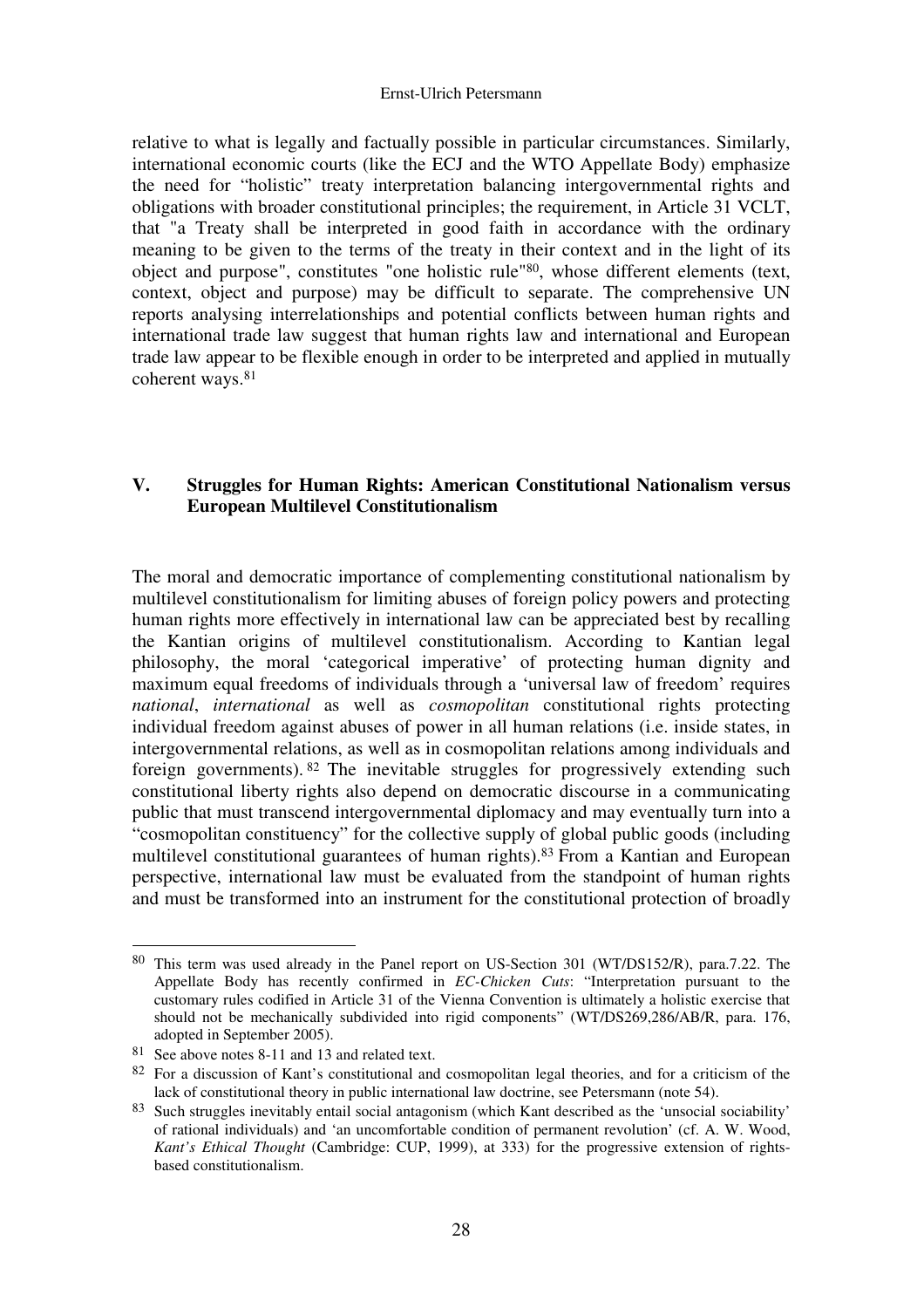defined human rights. The perspective of non-European countries, however, is often very different.

### American Constitutional Nationalism Distrusts International Law

The post-war US leadership for a liberal international economic order was based on hegemonic US leadership and national constitutionalism (e.g. strong distrust of the US Congress and US courts vis-à-vis international law, congressional insistence on powers to adopt measures in violation of international law). Many Anglo-Saxon lawyers and "realist" politicians argue "against constitutionalization" of international relations and claim, for example, "that the WTO is not constitutionalized, and nor, according to any current meanings of the term, should it be."84 The European openness to international law is criticized as a democratic deficiency by some US lawyers who praise the US' unilateralism and resistance against international influences as living up to the ideal of democratic self-determination; the post-war US support for internationalism and multilateralism was "for the rest of the world, not for us", even though America's commitment to internationalism in economic affairs is recognized as serving US interests.85 The widespread criticism by American, Australian and Canadian lawyers (like P. Alston, D.Z.Cass, R.Howse) of multilevel constitutionalism often reflects process-based (rather than rights-based) conceptions of parliamentary democracy and communitarian (rather than cosmopolitan) traditions. Many developing countries, even if they criticize the North-American focus on civil and political rather than economic and social human rights and argue in favour of development-oriented reforms of international law, likewise emphasize the classical international law principle of state sovereignty rather than the need for multilevel constitutional restraints of national policy powers.

## Multilevel European Constitutionalism is Committed to "Strict Observance of International Law" (Article I-3 TCE)

Europeans are more inclined to infer from the European integration experience that multilevel governance requires rights-based, multilevel constitutionalism for adjusting and preserving individual and democratic self-government in an interdependent world. Just as the EU remains democratically legitimate only as a legal community with limited powers committed to "strict observance of international law" (Art. I-3 TCE), so must international law overcome its obvious "constitutional deficits" by constitutional

<sup>84</sup> Cass (note 31), at x; see notably Part III of her book ("Against Constitutionalization") which agrees with the "anti-constitutionalization critique", for instance that the "WTO undermines decisions of democratically authorized national constituencies" (at 212). Notwithstanding seven chapters favoring *national* over *multilevel* constitutionalism, her Chapter 8 concludes that "trading democracy, not merely trading constitutionalization, should be the key to WTO constitutionalization in this century" (at 242). For Europeans familiar with the reality of European constitutional law and other "international treaty constitutions", it appears anachronistic to deny the emerging international constitutional law. The most important insight of Cass' book remains, as admitted at the end, that her "received account" of Anglo-Saxon constitutionalism has, indeed, "been revealed as neither descriptively adequate nor normatively appealing" (p.240).

<sup>85</sup> Cf. Rubenfeld (note 6), at 283, 293.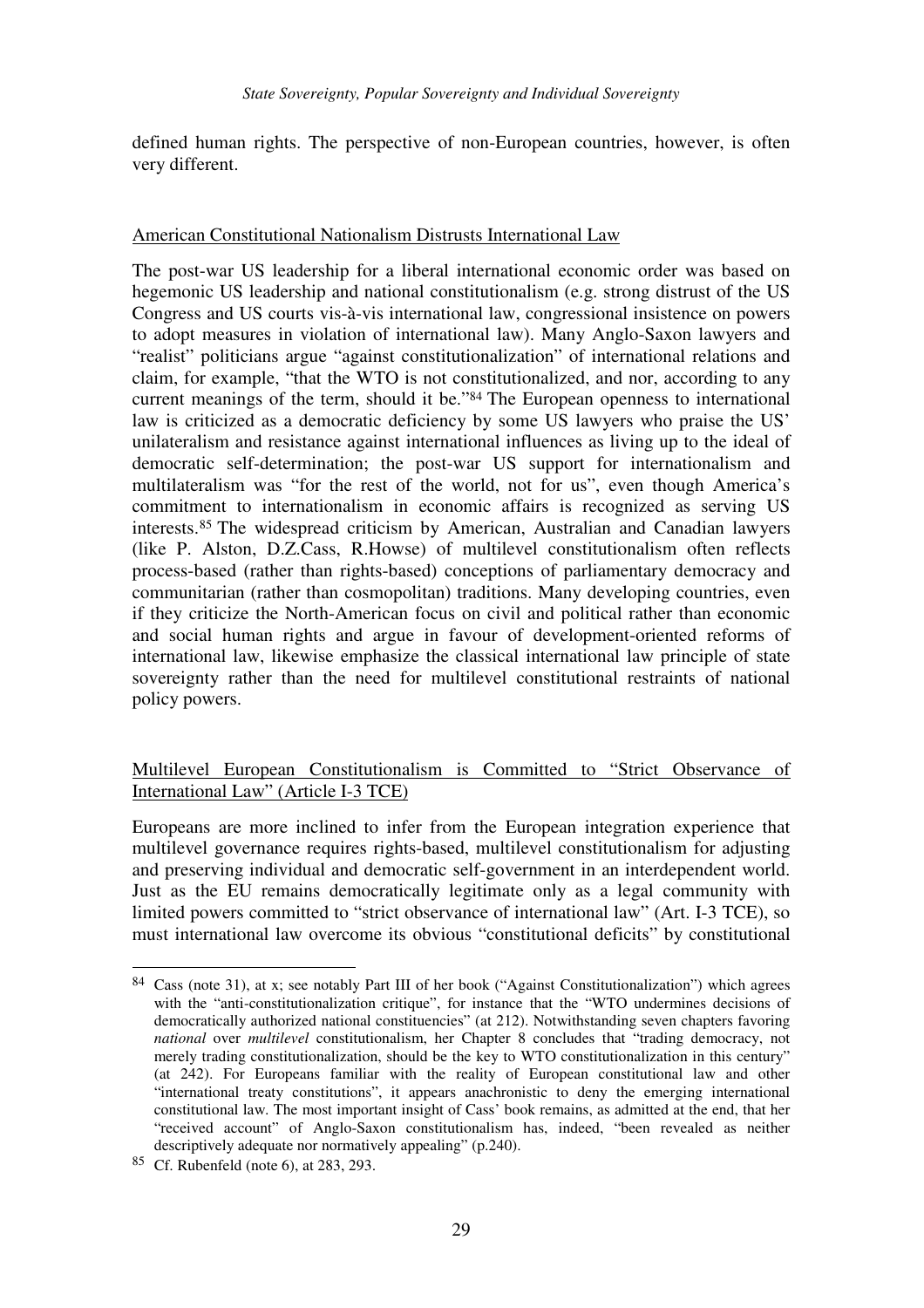reforms. Whereas Americans tend to view international courts as a potential threat to national democracy, such "counter-majoritarian difficulties" are less perceived in the European context where "judicial governance" by the EC Court and the European Court of Human Rights inevitably affects European democracies and their changing, democratic majorities. This contribution has defended the European views that:

- Globalization demonstrates that ever more constitutional objectives can no longer be achieved without multilevel governance and multilevel constitutionalism promoting the collective supply of international public goods.
- In order to remain legitimate and effective, multilevel governance such as intergovernmental rule-making, administration and judicial governance in worldwide institutions (such as the WTO and UN agencies) and in regional regimes – must respect and protect human rights and remain democratically accountable; this cannot be achieved without stronger multilevel constitutional restraints. European integration illustrates that international law and international organisations for the collective supply of international public goods can also *enlarge* citizen rights, *enhance* the legitimacy of multi-level governance, *limit* abuses of multi-level governance, and *facilitate* parliamentary accountability of foreign policies beyond what is possible through national constitutionalism.
- Human rights and democratic self-government require redesigning "constitutional sovereignty" in a manner reconciling state sovereignty, popular sovereignty and individual sovereignty based on respect for human dignity and human rights. The existing forms of worldwide governance and constitutional nationalism remain highly ineffective in terms of protection and promotion of universal human rights, international rule of law, democratic peace and a healthy environment.

## Multilevel Constitutionalism as a 'Transformation Policy" and 'Struggle for Human Rights'

The more than 2'400 years of historical experiences with republicanism confirm that rights-based constitutionalism offers the most effective safeguards for protecting the public interests of citizens. The differences between American and European approaches to multilevel governance lie *not* in the European recourse to "normative", "soft" and "civilian power" (which are also used in US foreign policies), but in the European preference for *multilevel constitutional restraints* on multilevel economic governance rather than for state-centred approaches to international law and constitutional nationalism. The American and European approaches compete in worldwide treaty negotiations (e.g. US rejection of the UN Convention on the International Criminal Court, the UNESCO Convention on Cultural Diversity, the UN Biodiversity Convention) as well as in the competing recourse to regionalism, bilateralism and unilateralism as policy alternatives whenever international public goods cannot be supplied effectively at worldwide levels (e.g. in the Doha Round negotiations in the WTO).